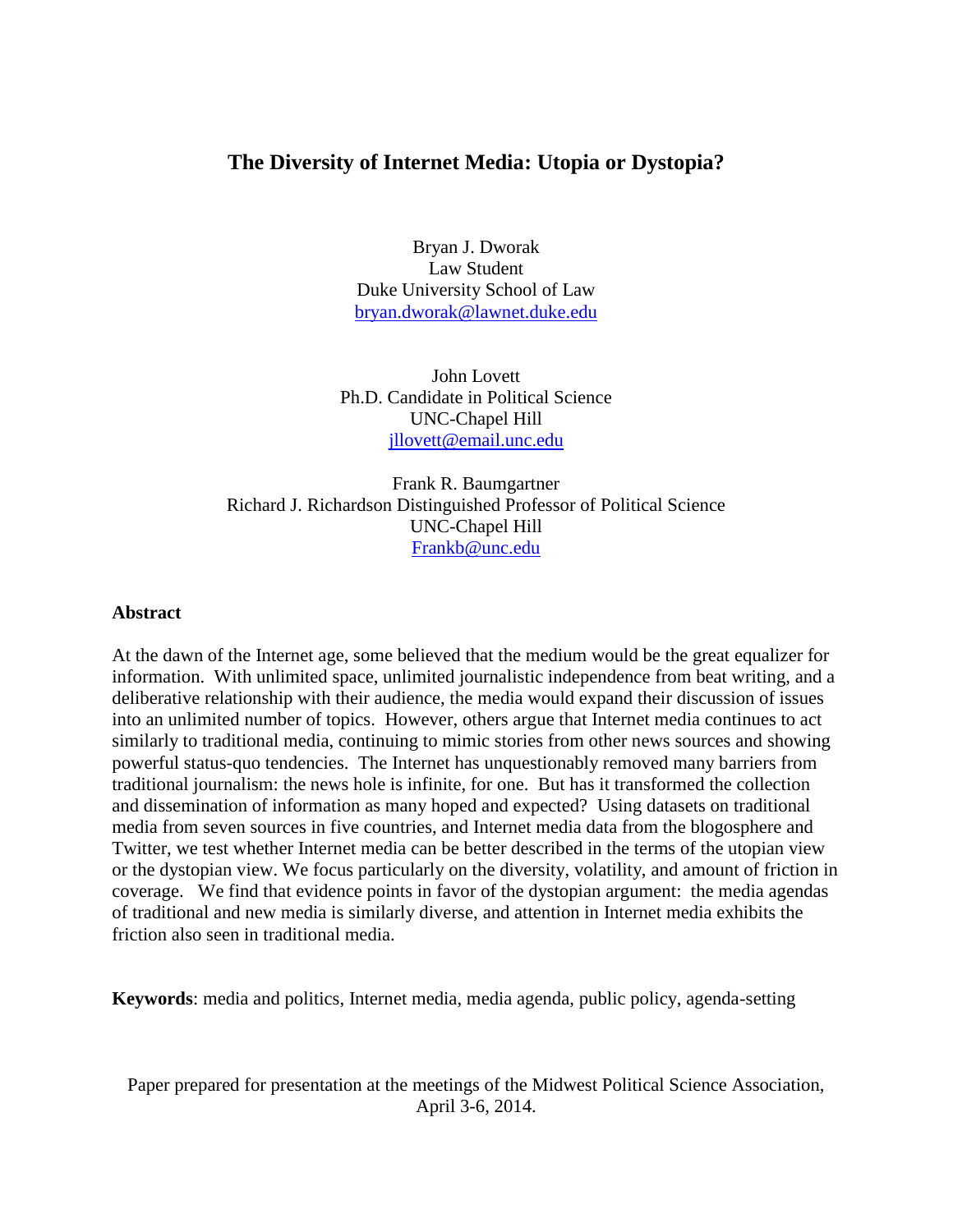### **Internet Utopias and Internet Dystopias**

At the dawn of the Internet age, there was a great hope that the interconnectedness of information created by the new medium would lead to a more diverse agenda of discussion. It would be an ideal resource for discussion and dissemination—providing completely free and instant information to everyone. The traditional constraints placed on journalists would be eliminated, leading to an unlimited supply of information across a broad spectrum of topics. Journalists, unchained from the restraints of traditional media such as coverage beats and the profit motives of their employers, would look outside the parameters of normal news coverage for policy niches on which to focus their energies. It would be a new, democratizing force where information on all topics would be readily available, regardless of importance or elite pressure. The one-size-fits-all metropolitan newspaper, news magazine, or nightly television news broadcast, with its tight constraints on format, limits in its size, and traditional focus on certain elements of "high politics" or other elements deemed to be worthy of coverage would be replaced by a free-wheeling, unconstrained, and limitless source of coverage for all that one could want to know.

In this utopian vision of the Internet, new media would not simply be a replication of traditional media online. The Internet, unlike traditional news media, is not bounded by traditional limits of scarcity in news coverage. There is theoretically no need for an Internet journalist to simply take on and stick with one topic area over the course of a career. Rather, journalists could focus on any number of topics, from health care to education to foreign affairs. Further, journalists could now focus more on their own interests without having to worry about the priorities of the national media. Internet journalists, free of the traditional sense of beats and "selling news", could now focus on their areas of interest.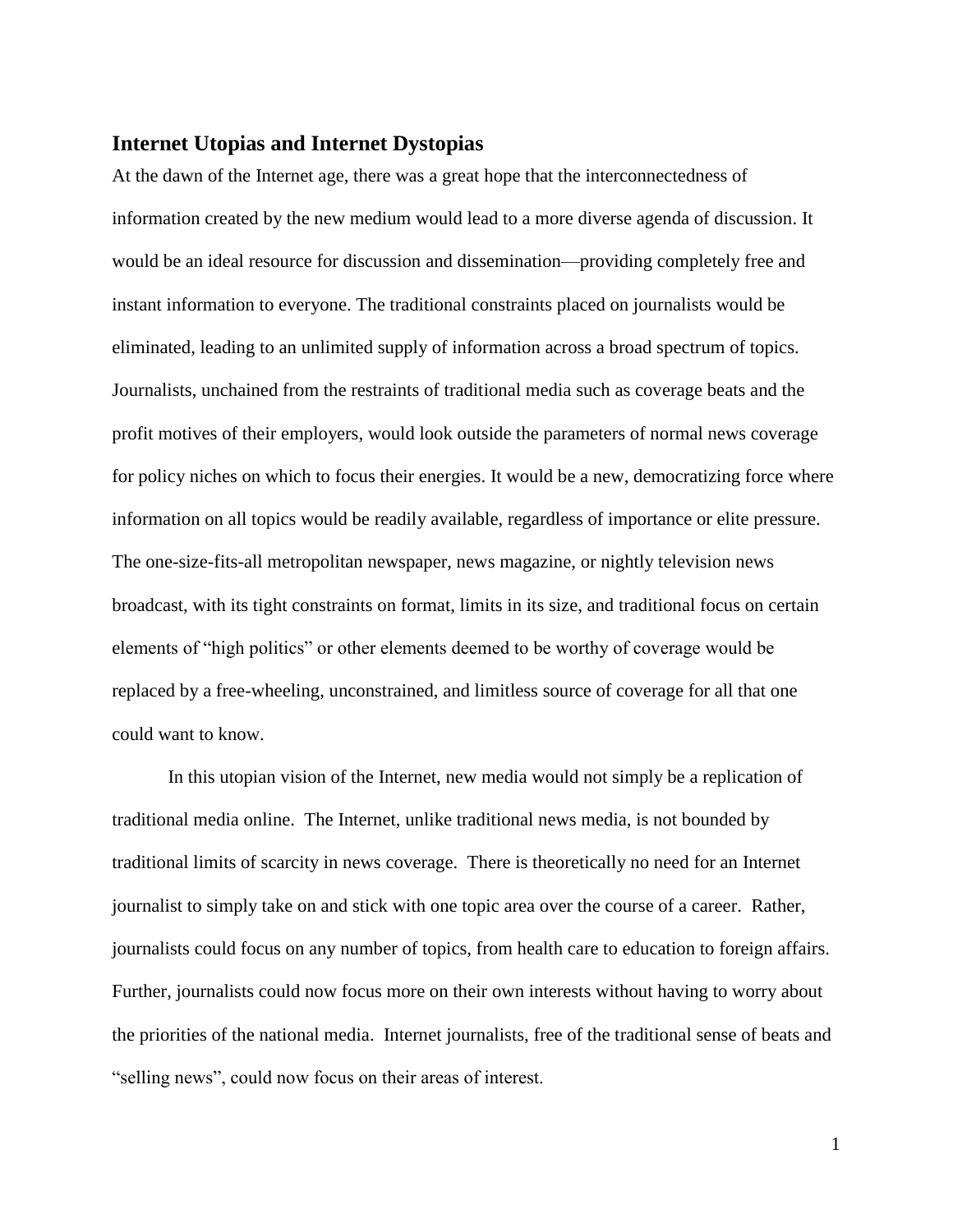The result of the Internet utopia's new journalistic freedom would be that new media news coverage would be available on topics that receive little to no attention from *The New York Times* or other traditional outlets*.* Online media would offer discussion on all types of topics, regardless of how much coverage the topic might receive within mainstream media sources. The result would be the democratization of ideas through a true marketplace, where individuals could find updated news and discussion on topics as varied as agriculture, transportation, and foreign policy, without the constraints of traditional media's limited page space and profit agenda.

No matter what dreams may have animated some visions of the Internet at its inception, the Internet we use each day does not appear to reflect this view. Rather, what we see may be closer to what could be called the Internet dystopia. Under the Internet dystopia, journalists still follow the practices of traditional media. Journalists do not focus on a broad range of topics in writing, and they continue to mimic one another on stories. Journalists attempt to maximize their readership and profits by writing about topics that are similar to the most popular websites, hoping to gain new followers from those seeking information on specific, popular topics. Furthermore, unlike the traditional media, the level of originality in stories decreases: essentially one source or group of sources (usually the most popular sources) creates the original article, and others share or tweak the original story. The result is a system of media that depends more on mimicry and less on originality, and one where the attention moves with high levels of friction based on events. To add insult to injury, the rise of the new media destroyed in many ways the financial model of subscriptions on which the old media system was based. With that collapse came the closure or shrinkage of many newsrooms. Thus, rather than ushering in a new era of information abundance, the Internet may have had a significant negative effect on the news.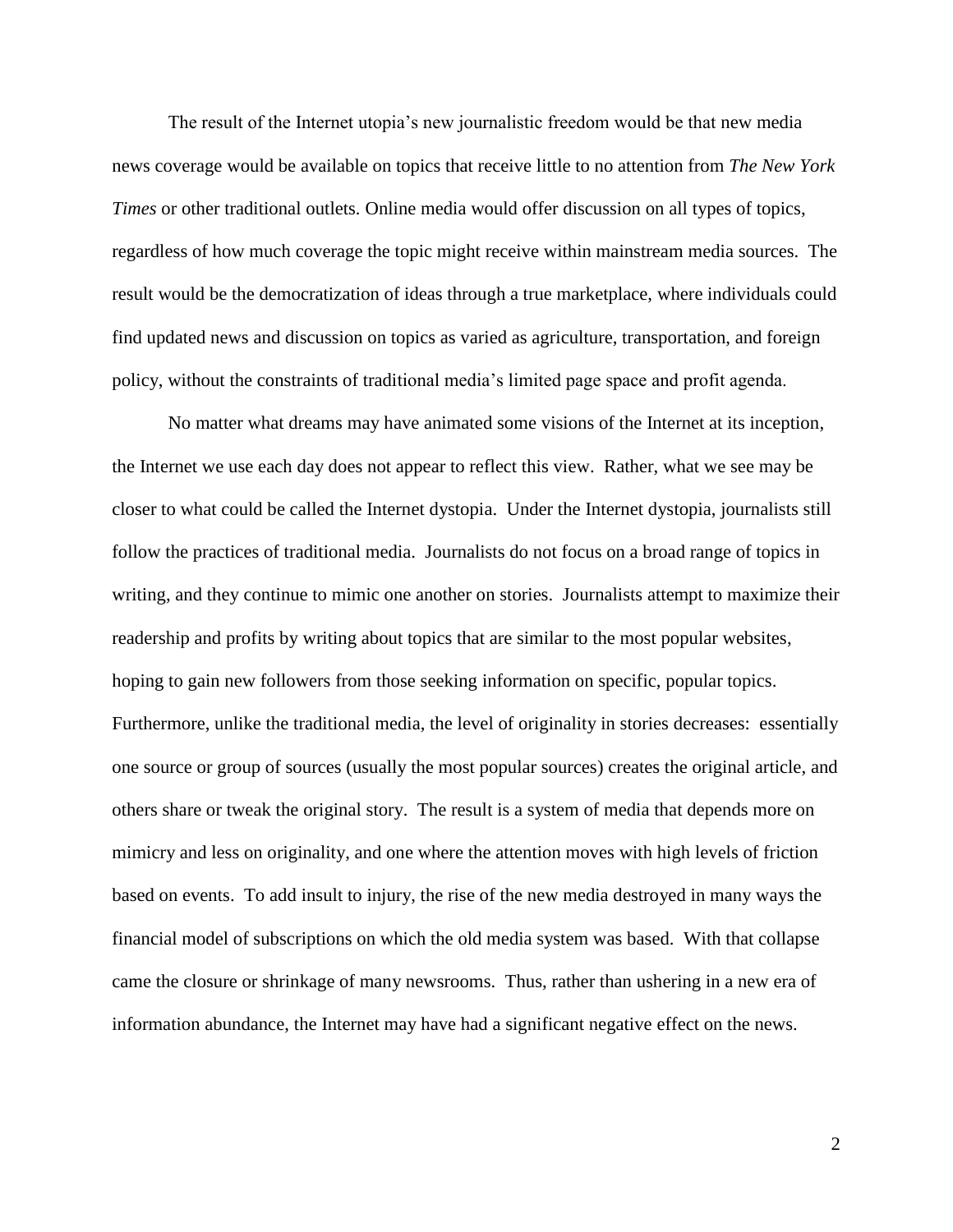In this article we examine both traditional and new media sources to attempt to answer the question of to what extent Internet media has realized either its utopian or dystopian vision. We focus particularly on the diversity, volatility, and amount of friction in coverage in the traditional and new media, measures of the range of coverage and of the ease with which the media shifts attention from topic to topic. As we explained before, these are basic and measurable characteristics that can be compared across any media source, and which reflect the underlying practices of news gathering. We look at data from American and international newspapers for traditional media, and political blogs and Twitter for new Internet media. We find support for dystopian media argument: there is little evidence that the media agenda of the Internet is significantly more expansive than the media agenda of traditional media. The mimicking and profit-driven processes in traditional media rear their heads in the world of online media, leading to similar patterns of media coverage on the Internet.

### *The Measurement and Development of Media Agendas*

Generally, we know that the traditional media is relatively diverse in the topics that it covers, though far from perfectly so, and that it moves in fitful bursts. Further, we know that several media agendas generally exist at one time (Boydstun, Moody, and Thomas, 2010). However, there is significant mimicking between these agendas, as a uniform media agenda can emerge in response to significant events (Atkinson, Lovett, and Baumgartner, 2014). These are called media storms—a phenomenon wherein bursts in coverage occur in the media in response to significant events of interest to the public, but fade away more slowly than they come about (Boydstun, Hardy, and Walgrave, N.d.).

Media agendas in general are not smooth. Baumgartner and Jones ([1993] 2009) and Jones and Baumgartner (2005) find that media agendas are sticky, and exhibit high levels of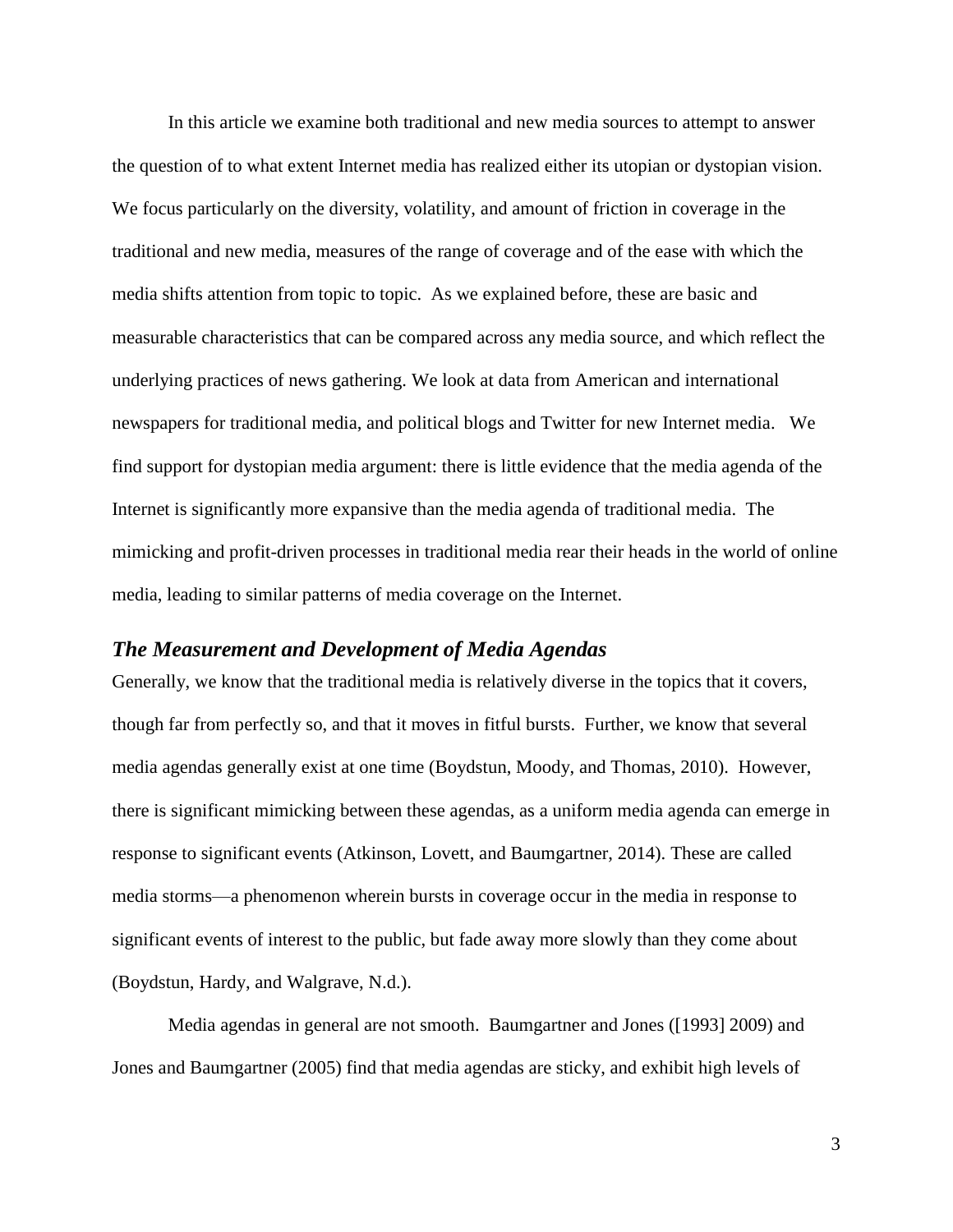friction. They argue that neither the media nor policy actors focus long on one issue, a result of disproportionate information processing, wherein attention is redirected toward more pressing issues as punctuations occur (Jones and Baumgartner 2005). In their view, the media are tied by their own institutional rules to the status quo, just as government institutions are. They are less "sticky" than some government institutions, but they are nonetheless affected by organizational cultures, beats, and reader expectations that cause them to cover similar issues today as they did yesterday. Shifting attention to issues as they become more important happens, of course, but it does not proceed in proportion to the importance of the issue. Rather, attention-shifts are affected by friction: hard to bring about, and bursty when they do occur.

There are limitations to diversity, though, especially due to the limitations of traditional media sources. Boydstun (2013) analyzes front-page stories from *The New York Times* and finds that issue diversity is limited: the paper tends to focus on certain topics much more than others, and the agenda in the *Times* moves in the fitful bursts, the result of an extremely limited amount of space on the front page. Baumgartner and Chaqués (2012) find similar dynamics (minimal diversity, high friction) in two Spanish newspapers. While the media can be diverse, the very construction of traditional media makes maximum diversity of sources highly problematic.

## *The Economy of Journalism*

The logic behind news choices goes beyond agenda dynamics. There are also profit motives in play, as the media attempts to maximize readership. Hamilton (2004) argues that the news media, as well as the journalists covering stories for the media, can be understood as an economic good. Hamilton argues that in the Internet media, the economic understanding of the news is changing (190). Journalists are often viewed as economic goods which can easily be fired as excess resources.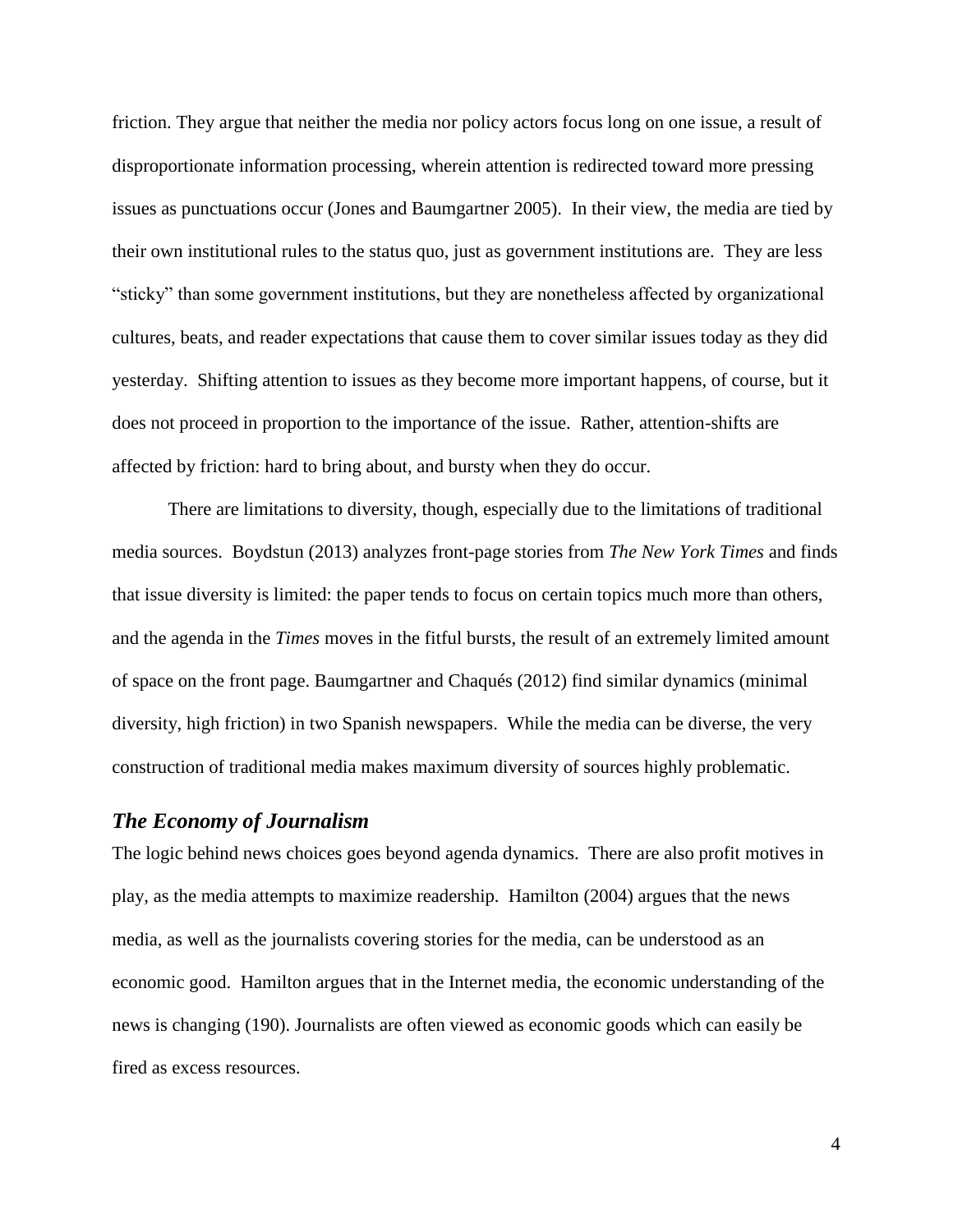The profit motive also helps explain the decline in traditional media. As media has become less cost effective, the need for journalists and papers has decreased, leading to major decreases. Grabowicz (2014) notes several major US newspapers, including the *Seattle Post Intelligencer* have either switched to an online-only format, or shut down entirely. Others have gone through reorganizations as the result of bankruptcy proceedings or rounds of layoffs and pay freezes. Some papers have cut down on the number of days they print or deliver each week. Ahlers (2006) further finds a substantial decline in both the circulation of newspapers and in network television news viewership from the 1980s to early 2000s. These shifts have had dramatic if not catastrophic consequences for many news organizations in the newsroom: many news-gathering journalists have lost their jobs.

## *The Internet and Media Agendas*

Recently, scholars have focused more specifically on examining the content found in blogs, but have not found the utopia of increased general attention. Instead, researchers find that there is significant "cannibalization" of stories in the new media, particularly on blogs (Phillips 2010, 96-97). Others have found that bloggers typically rely on the traditional media for their posts and rarely do original reporting (Wallsten 2007, 568). Further, mimicry is still present, facilitated by the new forms of technology (Boczkowski, 2009).

On the other hand, others see a different relationship, where bloggers are actually the leaders, and exert influence over traditional media (Meraz, 2011; Woodly, 2008). Further, over time the public agenda as represented by media coverage has become more diverse (McCombs and Zhu, 1995). These trends extend beyond blogs: studies have shown that Twitter users are more likely to be indirectly exposed to media through the site, increasing the diversity of news they read (An et al. 2011). Pole (2010) makes that the case that the blogosphere is actually more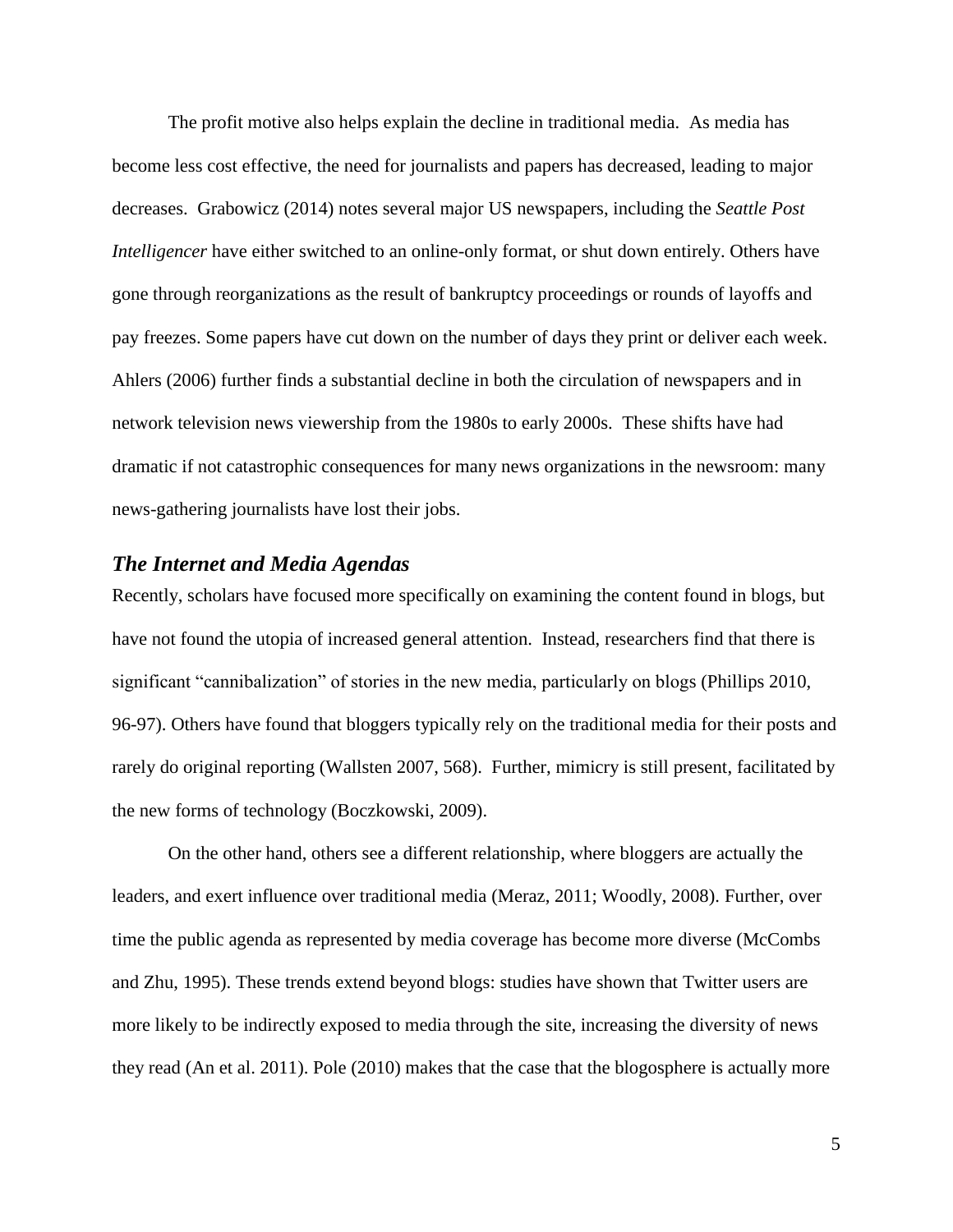diverse because bloggers do not have to answer to the same sorts of constraints as traditional media journalists. She also points out the extremely low costs of entry into blogging facilitates this (128). Nahon et al. (2011) argues that information in the blogosphere is highly viral and that the lifecycle of information there is very short, leading to lower friction in the media.

One potential factor that could work in either direction (utopia or dystopia) is the networked nature of blogs and Twitter. Blogs, unlike the traditional media, frequently incorporate hyperlinks to similar resources (although often from a different point of view) on other blogs or in the old media (Farrell and Drezner 2008). The networked nature carries over to Twitter, where users are able to engage in conversation with essentially anyone else on the network, making the diversity of discussion on the network even broader (Lasora et al. 2012).

## **Expectations for Utopia and Dystopia**

Our hypotheses about how coverage will differ in the traditional and new media are based on the notions of Internet utopia and Internet dystopia. The first hypotheses come from the very notion of what was expected within the Internet utopia. The expectation is that the expansive discursive space created by the Internet should lead to spaces where all topics receive attention. Sources themselves are generally linked to one another, sharing back and forth among one another to maximize readership collectively. The linked nature of the sources should create a greater diversity in attention because of the plurality of sources.

 On the other hand, the Internet dystopia assumes that Internet media is driven by the same forces that drive traditional media: profit and economic goods. Individuals who run these sites want to maximize readership and gain a foothold as a major player, whether for reasons of profit, advocacy, or importance. Therefore, these individuals will focus on stories that will gain the most readership, to offer their own specific and unique view to the situation. As a result,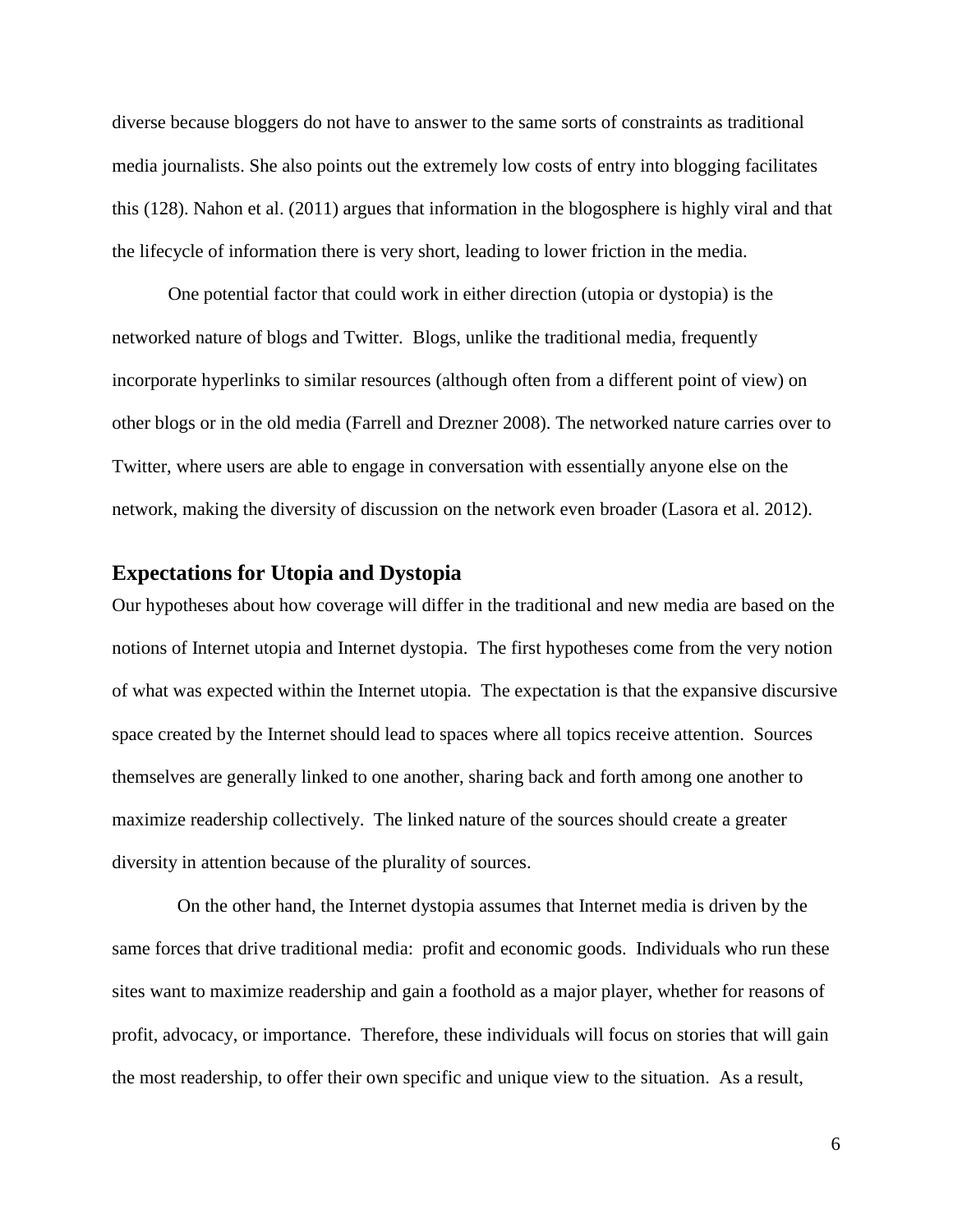mimicking occurs: if story A is popular, then other Internet media sites will jump on story A in an attempt to maximize their own connection to story A. As a result:

*Hypothesis 1a* (utopia): The new media show a greater diversity of attention than the traditional media.

*Hypothesis 1b* (dystopia): The new media show a similar level of diversity of attention to the traditional media.

The second set of hypotheses focus on the type of coverage seen in media, namely policy-relevant coverage. If the utopia exists, we should expect that not only will there be more coverage of all issues, but more coverage of policy-relevant issues as well. Purveyors of media will expand their coverage into policy-relevant topics, knowing that they can target information to multiple populations. To that end, we offer Hypotheses 2a and 2b:

*Hypothesis 2a* (utopia): The new media show a higher level of policy-relevant coverage than in the traditional media.

*Hypothesis 2b* (dystopia): The new media show a lower level of policy-relevant coverage than in the traditional media.

In the traditional media, coverage over time is highly volatile, and can be characterized by punctuated equilibrium (Baumgartner and Jones, [1993] 2009). In punctuated equilibrium theory, change (in this case, in media attention) for the most part is incremental, except for rapid,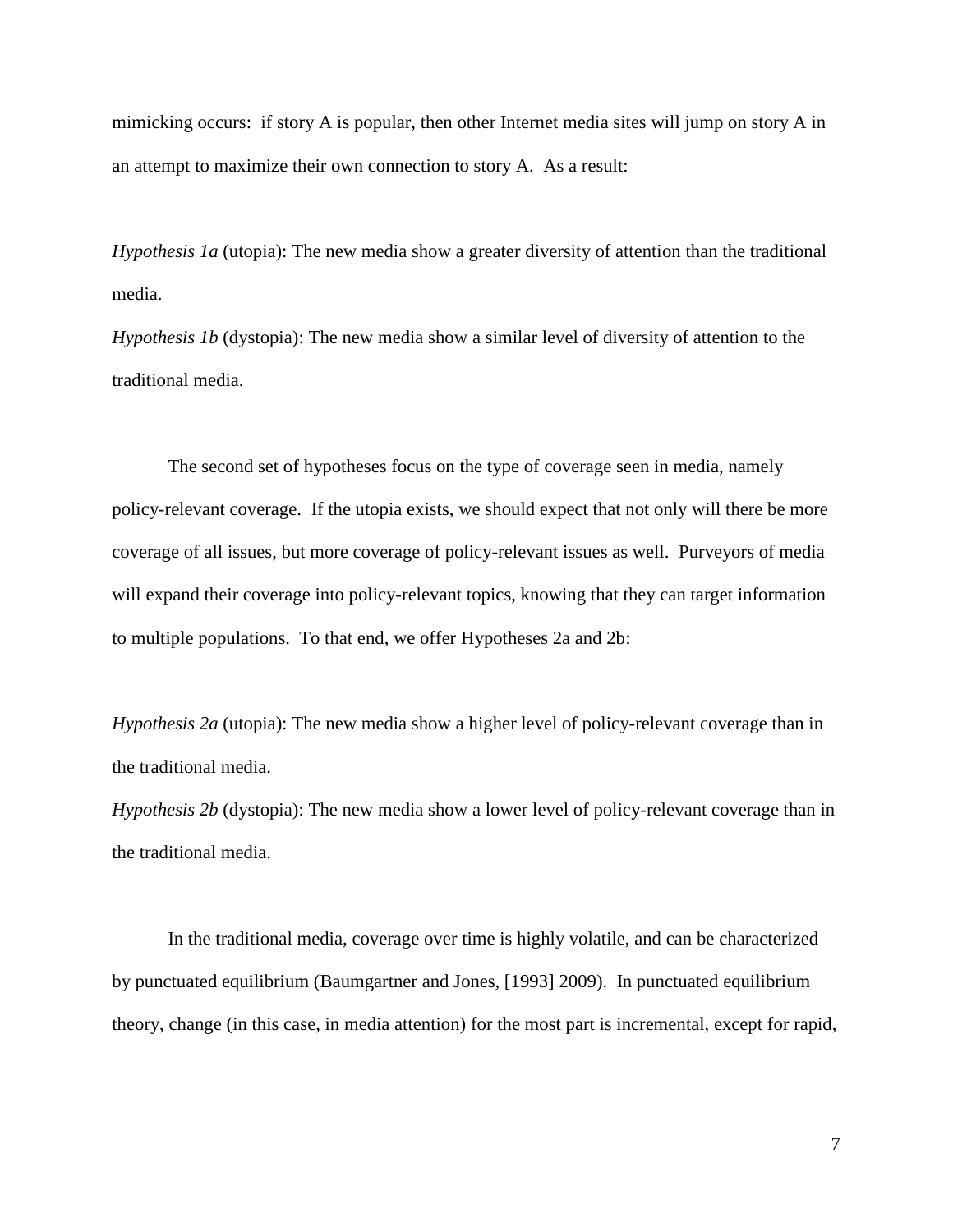sudden and intense change that completely changes attention, leading to a totally new equilibrium for the subject. These shifts are quick and sudden.

In the utopian vision of the new media, we would expect these shifts to occur more gradually. Newspapers and newscasts can generally only change once per day. That means that day-to-day, their attention to certain issues might vary more than the new media. The Internet allows for sustained conversation about small issues that would never make it into a newspaper or onto a newscast even if some significant event involving the issue occurred. Twitter lends itself particularly well to this tendency. Users can instantly transmit information to other users as events unfold in front of them. It is not like the front-page of *The New York Times* where there is a very limited amount of space (only about 8 stories per day). On the Internet, "space" is cheaper and thus conversation can be more sustained and the shifts seen will appear less dramatic. If the new media are more similar to the traditional media in this respect than the vision of the Internet utopia would anticipate, then the shifts will be equally marked.

The status quo effect would dictate that the topics most likely to be covered in the media tomorrow are those issues covered in the media today. Various studies have shown this to be true in various traditional media outlets; however, in the Internet utopia, we would envision that topics covered would be determined independently based on the day's events. Boydstun (2013) finds this to be particularly true in *The New York Times,* where she observes a high friction environment. Again, the utopian and dystopian views of the Internet lead to different expectations on how attention shifts over time.

Assuming the traditional media exhibit high levels of friction, that is, it is hard for coverage to move from one issue to another over time and when it does it is characterized by marked shifts in attention, since attention changes more gradually in the new media, it would

8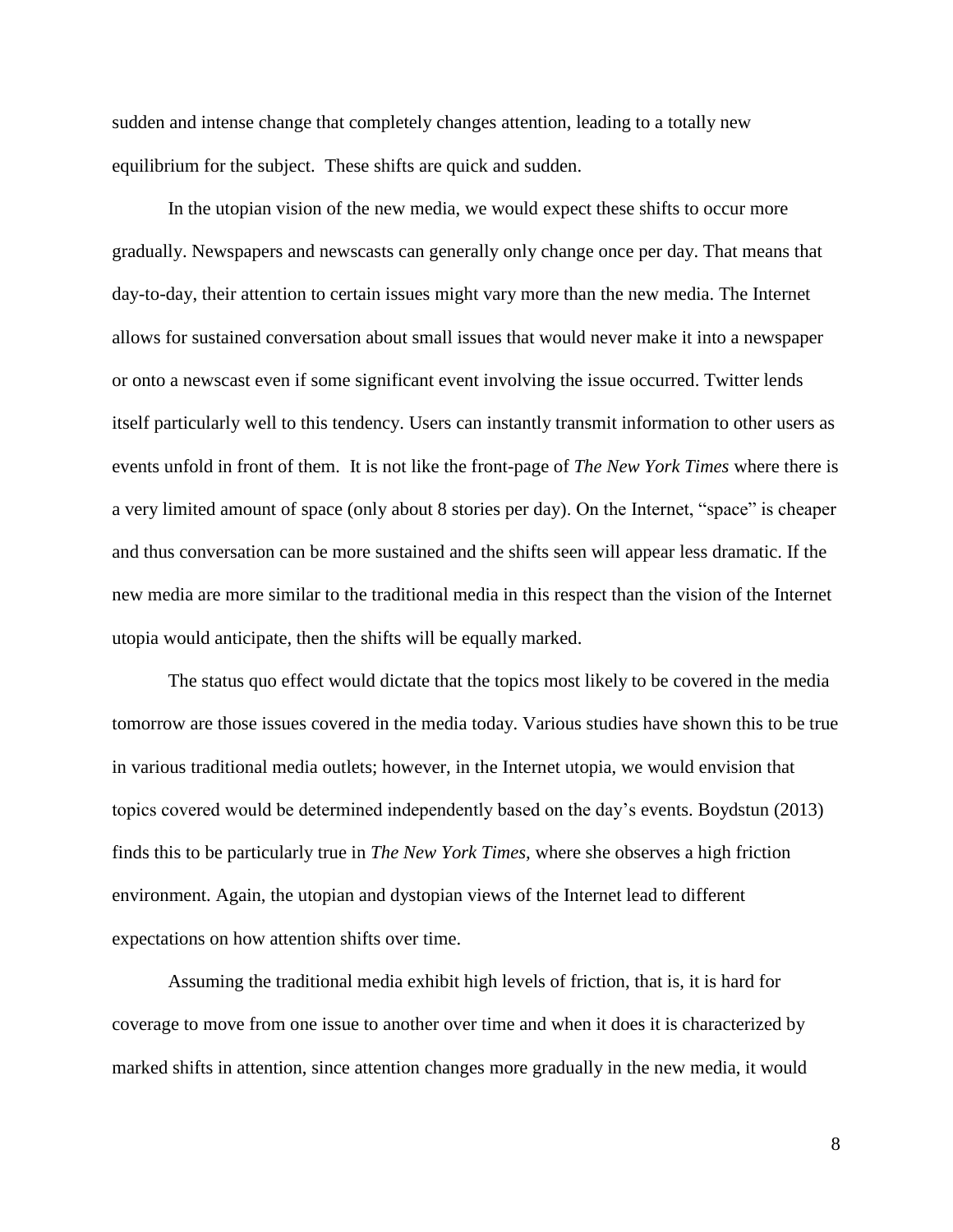also have less friction. In the perfect world, there would be no friction—any issue could receive a lot of attention because there are no constraints such as space on a front page, time in a newscast, or a publisher overly concerned with advertising revenues. Keeping this in mind, we offer Hypotheses 3a and 3b:

*Hypothesis 3a* (utopia): The new media shows lower levels of friction than the traditional media, as attention shifts more smoothly over time from topic to topic.

*Hypothesis 3b* (dystopia): The new media shows similar levels of friction to the traditional media, as attention lurches over time from topic to topic not in a steady manner but only after resistance.

It is unrealistic, but reflective of the Internet utopia vision, to predict that there could be a perfect representation of all topics in media. On the other hand, the Internet utopia theory supposes that unlike traditional media, the new media will distribute attention more proportionately based on the wishes of the audience. Therefore, there will be no need for sudden drastic change: the media should move gradually to cover issues as the need arises.

In sum, we lay out three very simple ways in which to compare traditional and new media. The hypotheses simply refer to the diversity of topics of coverage, the degree of policyrelevant coverage, and the ways in which attention moves from topic to topic over time. Measuring these three simple factors can allow us to assess whether the Internet is closer to the utopian visions of its dreamers, the dystopian visions of some detractors, or somewhere in between. Less dramatically, we can assess whether it is an improvement over the traditional media, worse, or more of the same. We now turn to the data.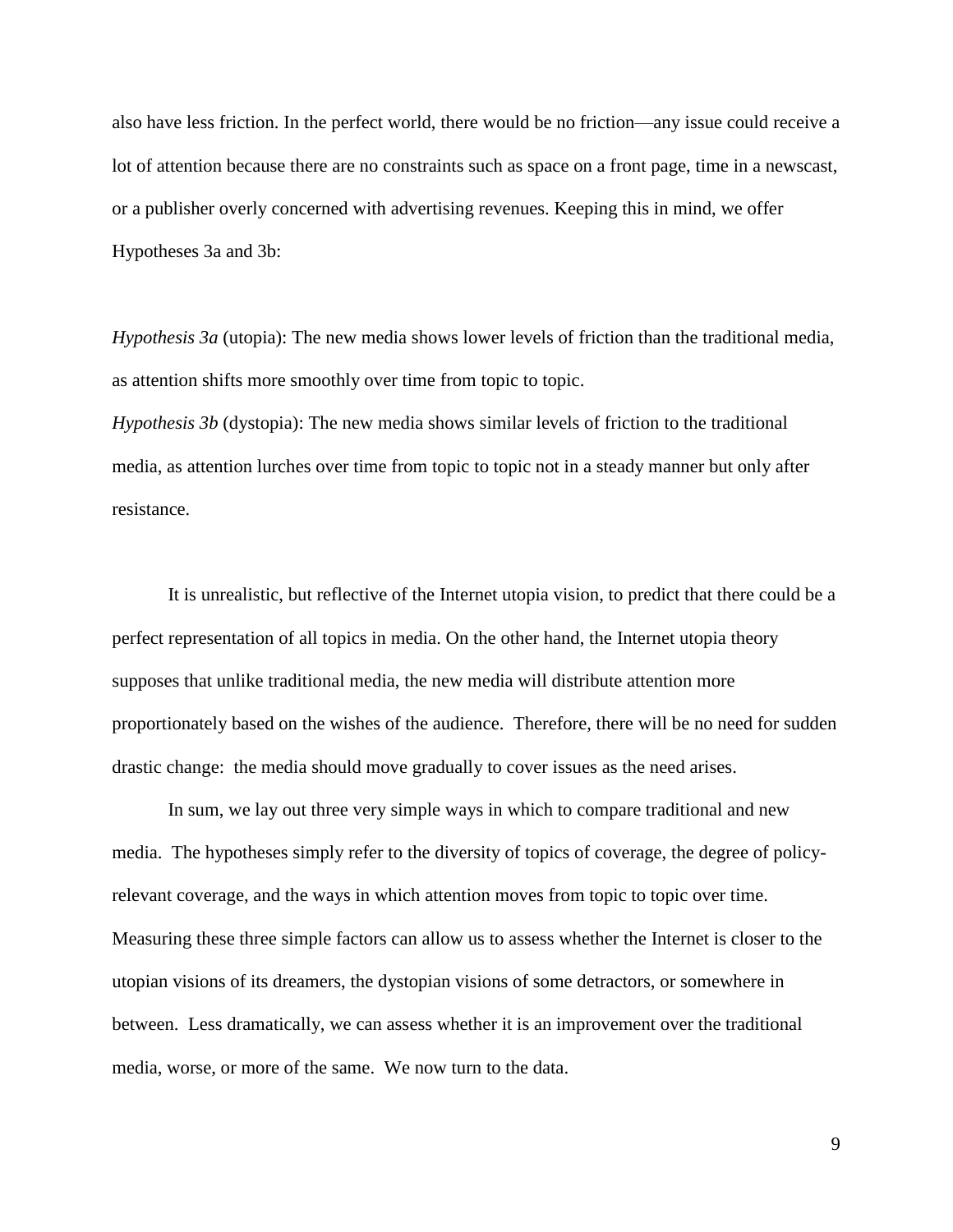## **Data**

## *Traditional Media*

The traditional media analyzed in this paper was previously collected and coded by a variety of researchers who are part of either the Policy Agendas Project (United States)<sup>1</sup> or the Comparative Agendas Project (international)<sup>2</sup>. All data was downloaded from individual country's project websites or made available to the authors directly from the researcher.

For American data, we use Boydstun's (2013) *New York Times* front-page dataset.<sup>3</sup> The dataset includes every front-page story in *The New York Times* between January 1<sup>st</sup>, 1996 and December 31<sup>st</sup>, 2006. It is comprised of 31,034 stories, all of which were coded by Boydstun and her research team. It is the primary dataset used for comparing to the new media. We also use and refer to the Policy Agendas Project's *New York Times* Index<sup>4</sup> originally created by Baumgartner and Jones, which is a coded collection of stories from throughout the *Times*, based on the annual index to that newspaper.

We also utilize a variety of non-American sources. For international datasets, we use data from four countries: Spain, the United Kingdom, Switzerland, and Denmark. We look at international datasets of *El Pais* and *El Mundo,* Spanish newspapers part of a dataset created by Frank Baumgartner and Laura Chaqués<sup>5</sup>, a dataset of *The Times of London*, a newspaper in the United Kingdom created by Shaun Bevan<sup>6</sup>, a dataset of *Neue Zürcher Zeitung*, a newspaper in Switzerland created by Anke  $Tresch^7$ , and a dataset of Danish Radio News created by Christoffer

<sup>&</sup>lt;sup>1</sup> [www.policyagendas.org](http://www.policyagendas.org/)

<sup>2</sup> [www.comparativeagendas.info](http://www.comparativeagendas.info/)

 $3 \overline{\text{As}$  previously explained, made available directly from Boydstun.

<sup>&</sup>lt;sup>4</sup> This data were originally collected by Frank R. Baumgartner and Bryan D. Jones, with the support of National Science Foundation grant numbers SBR 9320922 and 0111611, and were distributed through the Department of Government at the University of Texas at Austin. Neither NSF nor the original collectors of the data bear any responsibility for the analysis reported here.

<sup>5</sup> <http://www.ub.edu/spanishpolicyagendas/datasetinstruments/>

<sup>6</sup> <http://www.policyagendas.org.uk/>

<sup>&</sup>lt;sup>7</sup> Not available on web; made available directly from Tresch.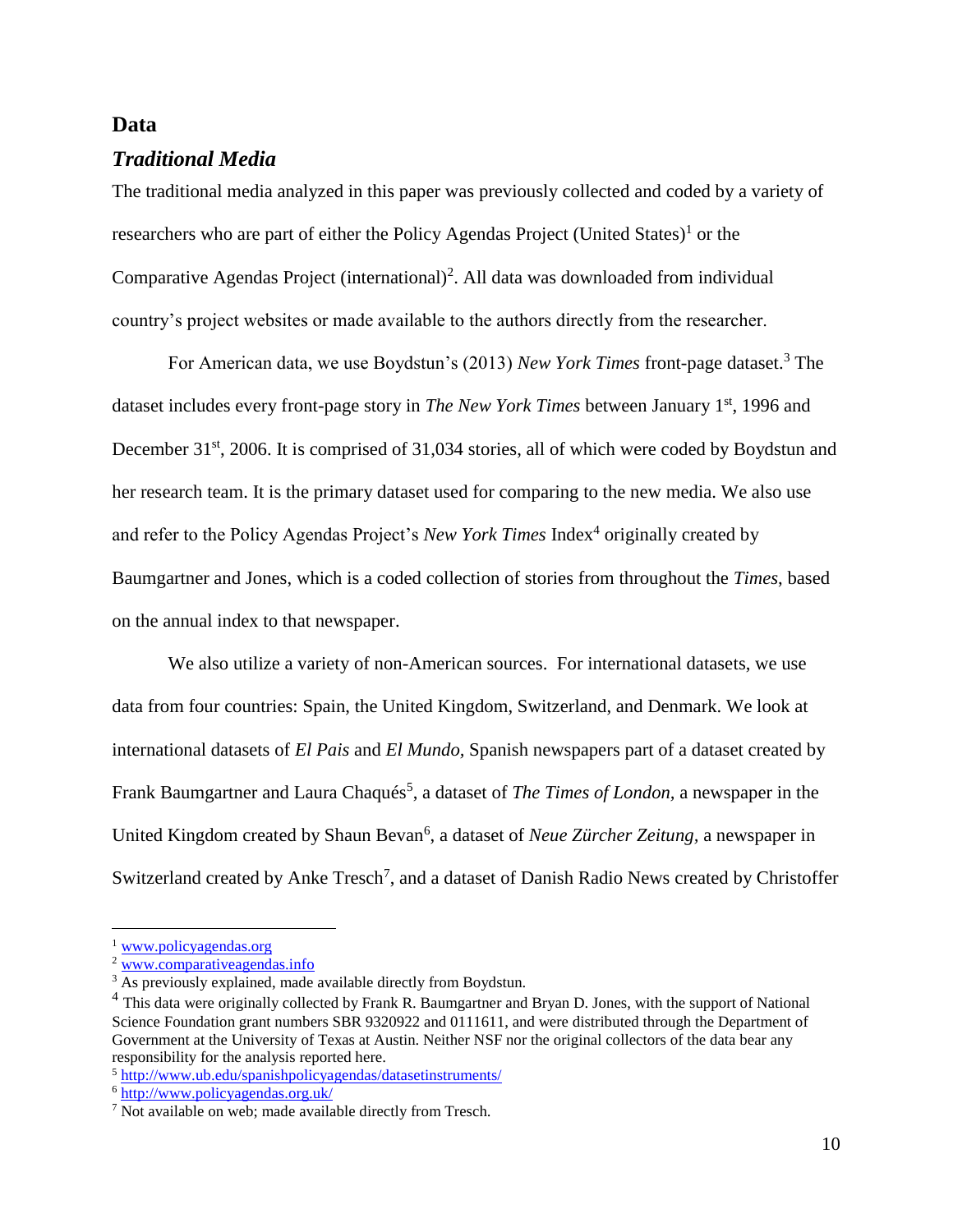Green-Pederson<sup>8</sup>. Full details of these datasets are available in Appendix 1. All data from the US were coded according to the Policy Agendas codebook originally created by Frank Baumgartner and Bryan Jones and adapted by Amber Boydstun and all international data was coded using a similar scheme but specific to different countries. All codebooks are available from the authors or the original research team.

## *New Media*

All new media data was collected by the authors between May 2012 and August 2012. To select blogs to include in the sample dataset, we employed a hybrid selection approach loosely modeled on Wallsten (2007). We randomly sampled thirty blogs from a larger list of blogs compiled from three lists of influential blogs. The first list was the Top 100 US Political blogs (based on data current May 10-13, 2012) from Technorati<sup>9</sup>, a blog aggregator and search engine that ranks and indexes blogs on different topics. The second list came from the top 50 Political Blogs according to the Blog Authority Index<sup>10</sup>, also known as the BAI (Karpf 2012a). This data was also current as of May 2012. The final list was of 30 other blogs based on a list of influential blogs created by Professor Justin Gross at the University of North Carolina-Chapel Hill. Combining these lists resulted in a total of 180 blogs from which thirty were randomly selected for sampling.<sup>11</sup> See Appendix 2 for a full list of these blogs.

We used the program OutwitHub Pro to configure HTML scrapers to collect the date, author, post title, and post text or abstract where available. The goal of these scrapes was to

<sup>8</sup> <http://www.agendasetting.dk/start/page.asp?page=4>

<sup>9</sup> [www.technorati.com](http://www.technorati.com/)

<sup>10</sup> <http://www.blogosphereauthorityindex.com/>

<sup>&</sup>lt;sup>11</sup> In one case, technical difficulties immediately prohibited the use of the blog The Inquisitr as part of our dataset. That blog was removed from the dataset. With the remaining 150 blogs not selected in the original sample, we randomly sampled without replacement for one additional blog. As a result, the Daily Kos was added to the dataset. During data collection, another blog, The Political and Financial Markets Commentator, was eliminated from analysis due to technical difficulties. It was not replaced by another blog because data collection had been ongoing for over a month and replacing it would not have been feasible, as its replacement would not have been adequately represented in the full blog dataset.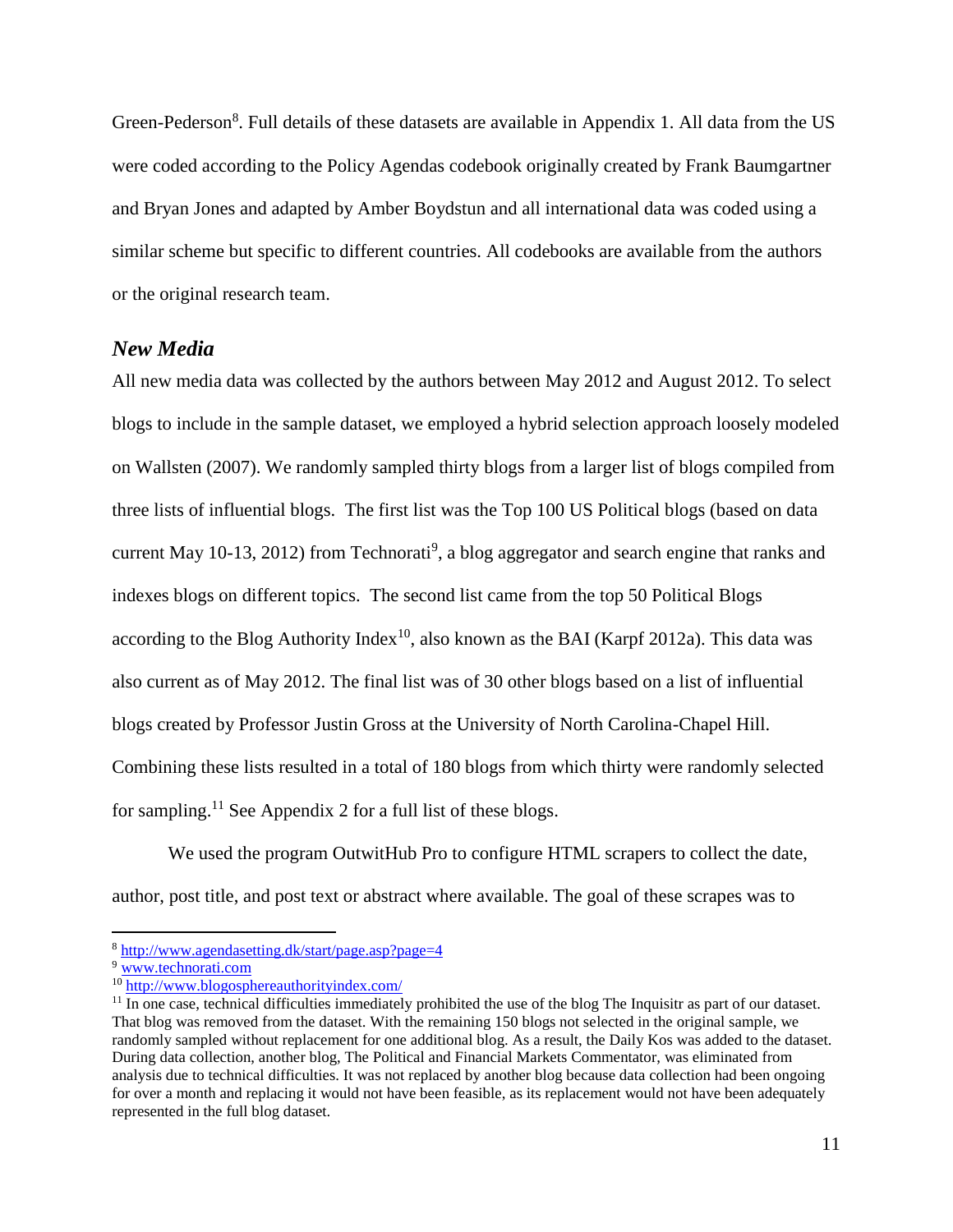represent a typical "front page" of a blog, akin to that of a newspaper for the best possible comparison of traditional media data relying on front-page coverage in newspapers. In some cases, a blog may have only been displaying the six or ten most recent posts. In the case where there were fewer than fifteen posts on the homepage, all posts were scraped<sup>12</sup>. According to Karpf (2012b), the front page of a blog can be "the most-trafficked real estate in the political blogosphere" (64). This data was coded using the full Policy Agendas scheme as adapted by Boydstun. See Appendix 3 for a full list of these two-digit codes.

For the Twitter data, we similarly started with a larger list of influential Twitter accounts. We relied on Daniel Romero et al.'s (2011) list of influential news Twitter accounts. Romero and his coauthors use a complex algorithm to calculate and rank influential users on Twitter. Their methodology goes beyond followers and number of Tweets and utilizes further data such as retweets and passivity on the network. It seeks to capture the amount of forward influence of any individual user. We started with a list of one hundred influential news Twitter accounts. To see the full list of Twitter accounts, see Appendix 4. As with the blogs, we sampled without replacement for a set comprised of thirty influential news Twitter accounts.<sup>13</sup> We then scraped the twenty most-recent Tweets from each account, akin to what a Twitter "front page" would look like. This data was coded in the same manner. Data on individual blogs and Twitter accounts was also merged into larger datasets to analyze the networked nature of this sampled blogosphere and Twitter community. Blog data was collected from May 19, 2012 to August 14,

 $12$  In the event that a blog or Twitter user posts relatively infrequently, and posts show up in scrapes over consecutive days, that data was not eliminated from the dataset. In that case, a post may be present two, three, four, and so on times in the dataset. This decision was based on the idea that if a user were to visit that blog or Twitter timeline day after day, they would continually be exposed to that information. Attention and space is continually granted to that issue or topic until it is displaced by newer content. In a way, this is like an enhanced status quo effect.

<sup>&</sup>lt;sup>13</sup> The original Twitter dataset was to be comprised of thirty Twitter accounts. Two were eliminated from analysis because they no longer regularly post or have a different owner than they did when deemed influential by Romero et al. (2011). These are @seedmag (Seed Magazine) and @themoment (The Moment).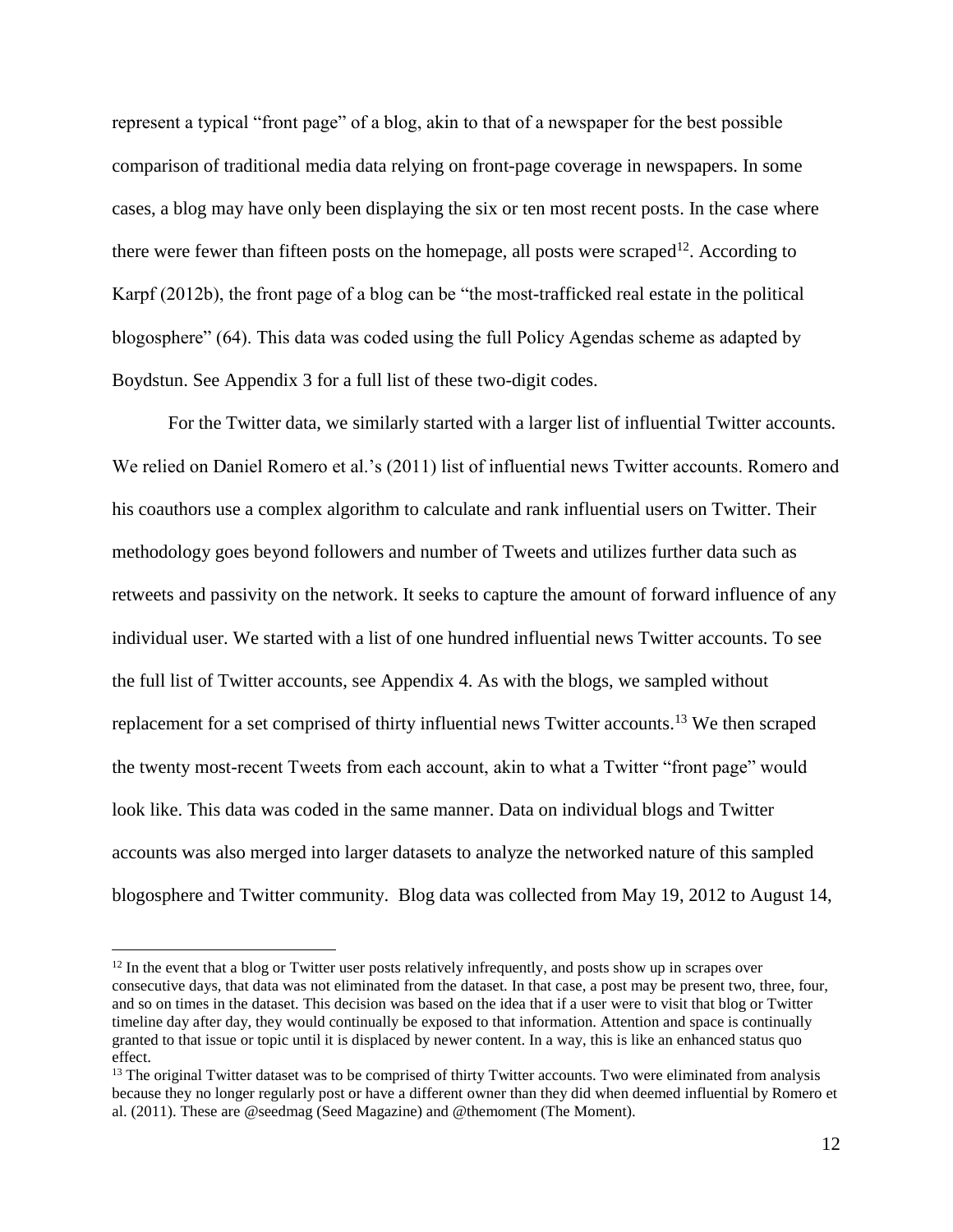2012. Twitter data was collected from June 12, 2012 to August 16, 2012. Because these scrapes had to be done in real time, rather than taken from an archived source, a small number of days were missed. However, the underlying databases have posts from each of the 88 days of data collection for the blogs and 66 days for Twitter.

## **Results**

 $\overline{a}$ 

The overall diversity of attention in a source's media agenda shows the range of topics of news available in that specific source. There are a variety ways to measure that diversity. Two that we use here in analysis are the percentage of total coverage devoted to different topics, and a more complex measure in the form of entropy. Entropy is a measure used to study disorder within political and social systems (Shannon 1948 and Coleman 1975 further explain the application to social systems). The measurement of entropy is varied, including Shannon's H Information Entropy, the Herfhendal Index, and the normalized Herfhendal Index. We use Shannon's H for our measure of entropy based on the success of other studies of media agendas in using the measure to describe the overall diversity of attention (Baumgartner and Jones 2009, Boydstun 2013, Boydstun, Bevan, and Thomas N.d., Wolfe, Boydstun, and Baumgartner 2009, and Baumgartner and Chaqués  $2012$ <sup>14</sup>. Shannon's H is measured on a scale of 0-1, with zero representing a highly homogenous system, or a media agenda with very low (no) diversity, and one representing a highly heterogeneous system, or a media agenda with near perfect diversity. Perfect diversity in this case would mean that no single topic gains more attention than any other topic. The other end of the continuum would be no diversity of attention, in which all stories are on the same topic. The formula for entropy is as follows:

<sup>&</sup>lt;sup>14</sup> As a further check on the selection of Shannon's H, we also calculated the Herfhendal Index and normalized Herfendal Index and ran a correlation between those and Shannon's H. They were negatively correlated with  $r^2 = 96$ . Given this uniformity, Shannon's H is a valid measure.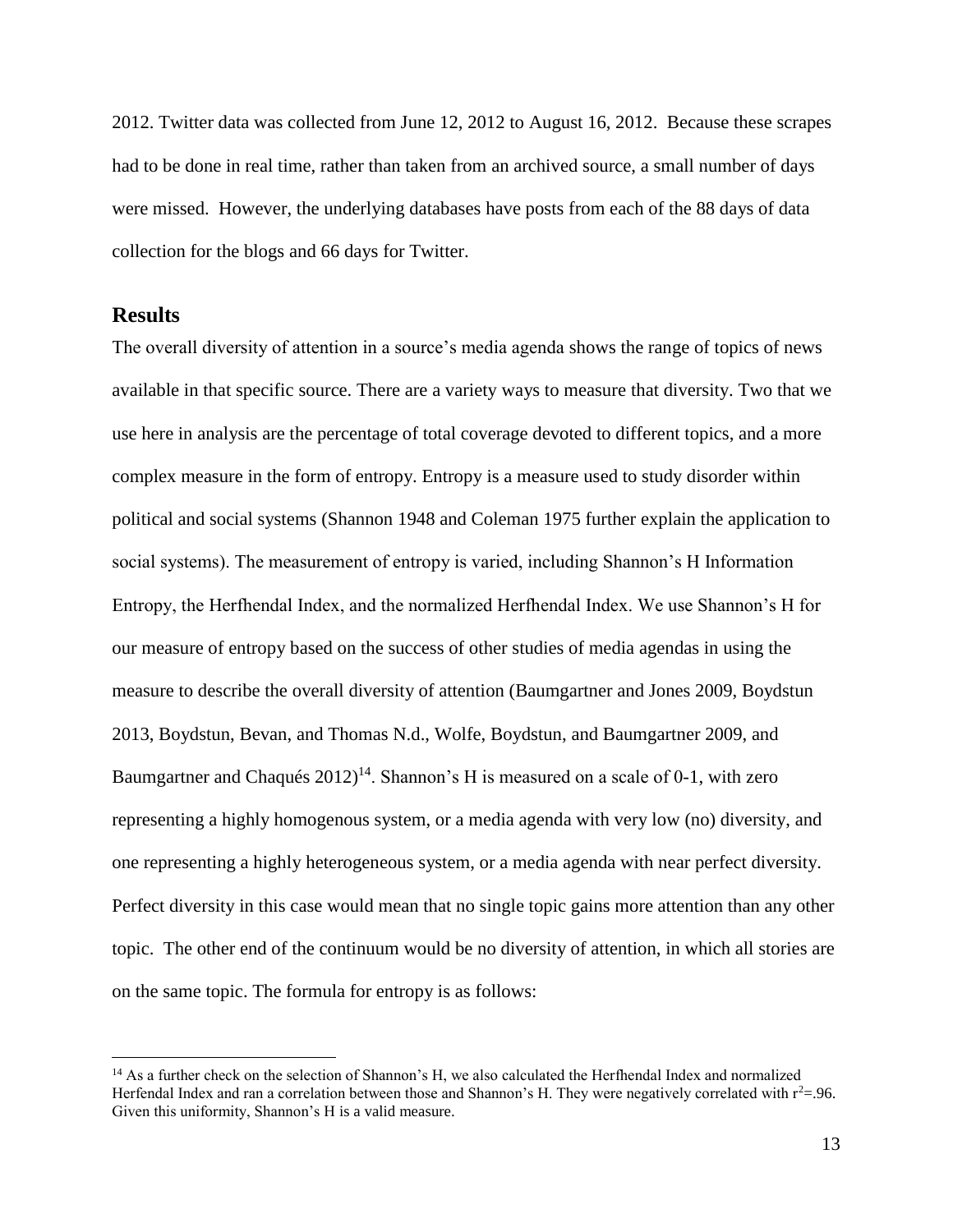#### **Formula 1: Shannon's H Information Entropy**

*Shannon's*  $H = -\sum_{i=1}^{n} p(x_i) * \ln p(x_i)$ 

where:

*xi* represents an issue  $p(x_i)$  is the proportion of total attention the issue receives  $ln(x_i)$  is the natural log of the proportion of attention the dimension receives<sup>15</sup>

We first turned to a qualitative analysis of the issues represented in the different media agendas, focusing on our combined blog and Twitter datasets and the *New York Times*' front page dataset. In Table 1, we provide the percent of coverage devoted to the twenty-seven Policy Agendas topics in the three types of media outlets. There are notable differentials in some categories including Defense, International Affairs, and Arts and Entertainment. Twitter and the blogs also have significantly higher percentages of posts coded as Miscellaneous. Most of this is characteristic of the different types of media, since it is much cheaper to post human interest stories in online media versus the highly crowded front page of the *Times.* Many posts were also uncategorizeable because they included several stories or were "round-up" posts with many links and stories.

#### (Insert Table 1 about here)

Using entropy as our measure, we undertook a more technical analysis of the different media sources in our study. First, we look at each blog and Twitter account individually. The mean entropy value for blogs was 0.59 and a median value of 0.66. The least diverse blog using this measure was *The Tory Diary* with an entropy value of 0.05. This blog focused nearly expressly on British politics (coded under Topic 19-International Affairs), despite being classified by Technorati as one of the top 100 influential political blogs in the United States. The

<sup>&</sup>lt;sup>15</sup> Formula from Boydstun, Bevan, Thomas N.d., 14-15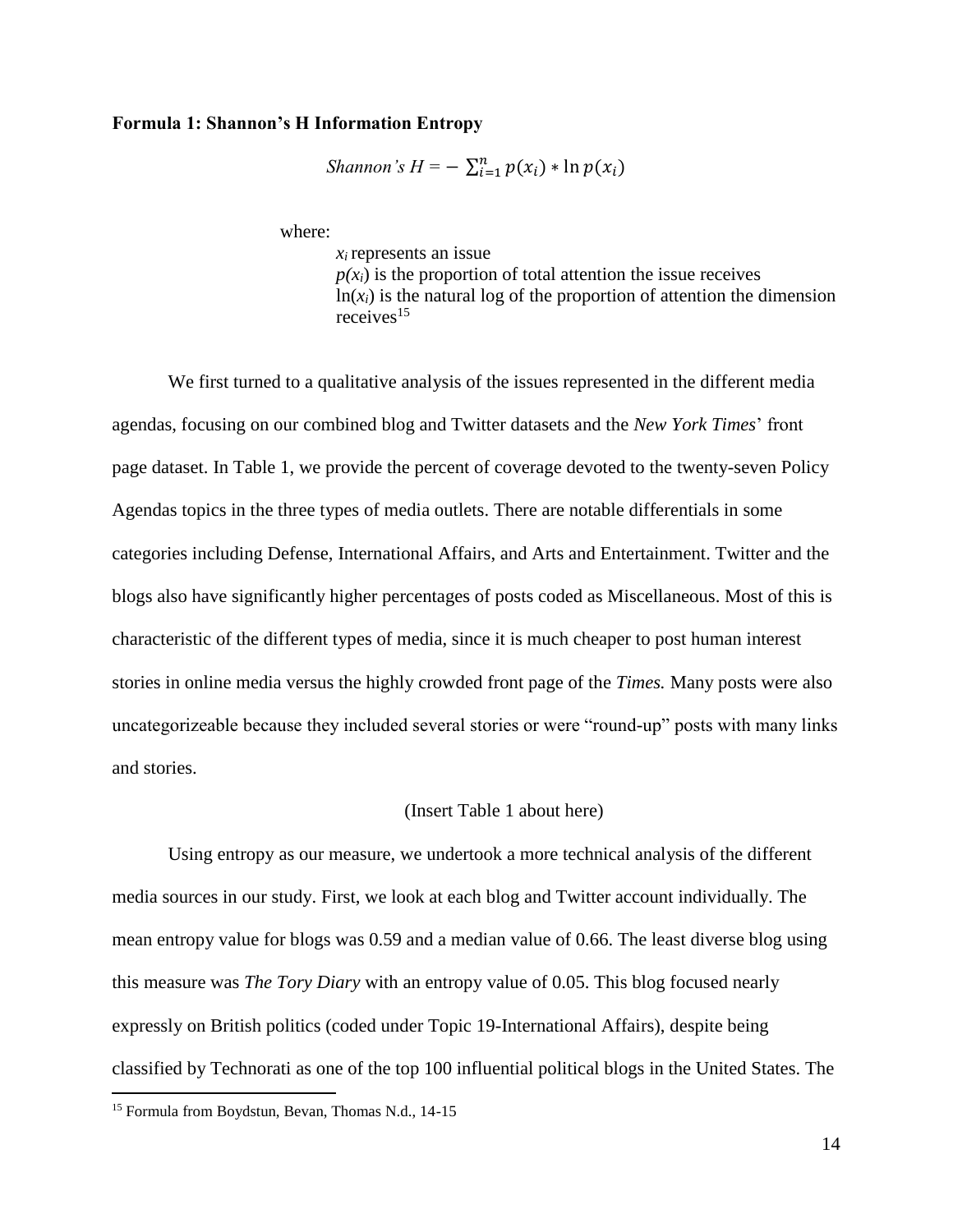most diverse individual blog was *Lawyers, Guns, and Money* with an entropy value of 0.80. There were several others near that range, while no other blog approached the extreme lack of diversity observed on *The Tory Diary*. See Appendix 5 for a display of entropy values for all blogs in our dataset.

On Twitter, there are similar results. The average entropy for individual Twitter accounts is 0.55 and the median entropy is 0.59. The least diverse Twitter account included in our dataset is @tvguide, with an entropy value of 0.09. This lack of diversity is explainable by the intense focus on arts and entertainment, which we discuss in greater detail below. The most diverse Twitter account as measured here is @nprnews, which has an entropy value of 0.83. See Appendix 6 for a full display of entropy values for Twitter accounts included in our dataset.

Thus far, our analysis has been confined to the diversity of individual new media sources. Internet media's networked nature may be creating higher levels of diversity versus traditional media. Unlike newspapers, where an ordinary individual would only read one newspaper per day, most Twitter users are reading Tweets from multiple (if not tens or hundreds of) accounts each day (and often multiple times per day) and the linked nature of the blogosphere and features like blog rolls contribute to the idea that regular readers of blogs are often reading posts on multiple blogs. This is simply the nature of the new media.

Due to the networked characteristic of both new media types in our datasets, we calculated another entropy value for each. As previously detailed, we appended all Twitter and blog datasets into one, large dataset for each with 15,856 blog posts and 18,903 Tweets. We call these our "combined" datasets for each type of new media. These values are also reflected in Appendices 5 and 6. This is a calculation of the total entropy for the blogosphere or Twitter based on our samples. Table 2 below details the results for the total entropy of blogs and Twitter,

15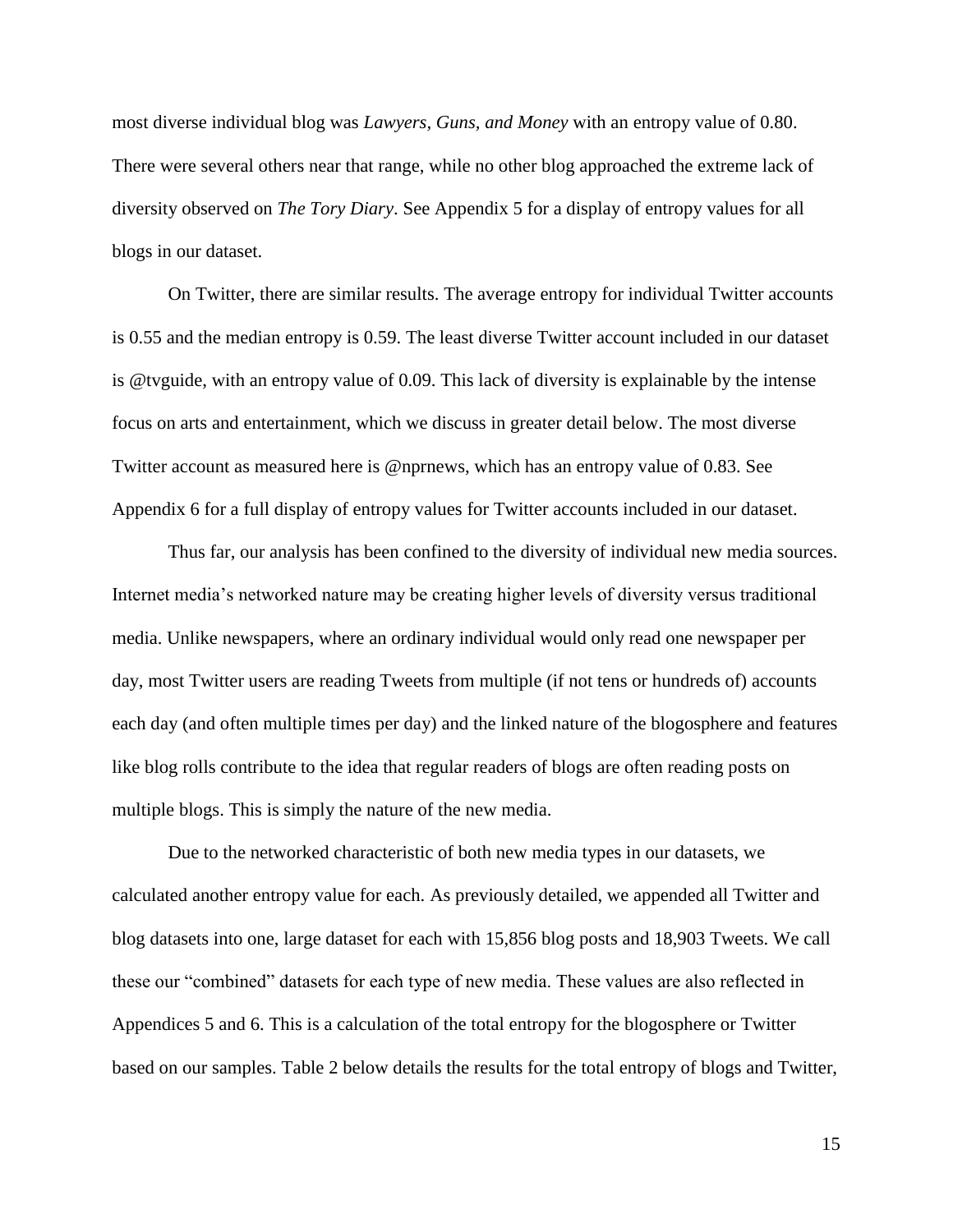with a variety of American and international news total source entropy values for comparison. The combined entropy for the blogs is 0.77 and the combined entropy for Twitter is also 0.77, showing a highly similar level of diversity.

### (Insert Table 2 about here)

As the point of this analysis is not merely to describe the new media in qualitative and quantitative terms, but also to compare these new media sources to traditional media sources and assess the implications of that, we have compared the diversity of our new media sources to the mainstay traditional media source in the United States, *The New York Times.* Using Boydstun's (2013) front-page dataset, we calculated an entropy value of 0.83. Therefore, the traditional media, at least as represented by the *Times,* is just slightly more diverse than new Internet media sources. This difference is not necessarily substantial. The diversity of the traditional and new media, at least measured numerically, is similar.<sup>16</sup>

For a more longitudinal analysis of traditional media data, we also ran entropy tests on the Policy Agendas Project's *New York Times* index of all stories between 1946 and 2008 originally created by Baumgartner and Jones. Rather than coding every front-page story in the *Times*, Baumgartner and Jones coded the first story on every odd-numbered page of the *Times*  index to get an overall idea of the type of coverage displayed throughout the newspaper. Although we did our best to replicate a "front page" in the blogs and on Twitter by retrieving the most recent updates each day, this is not a perfect method, as it may not necessarily capture stories that appear between collection times if there is sufficient movement on the blog or feed in

<sup>&</sup>lt;sup>16</sup> To alleviate concerns about comparing approximately three months of new media data to many years of traditional media data, we ran separate entropy tests on all consecutive three-month (quarterly) periods in Boydstun's front-page dataset. Taking the average of all of these entropies, the result is an overall value of 0.79. This entropy value is even closer to the values calculated for the new media. Over time, the Times is slightly more diverse than the new media, but barely so within three-month periods. This further supports our argument that the diversity of the new and traditional media in the United States is not significantly different.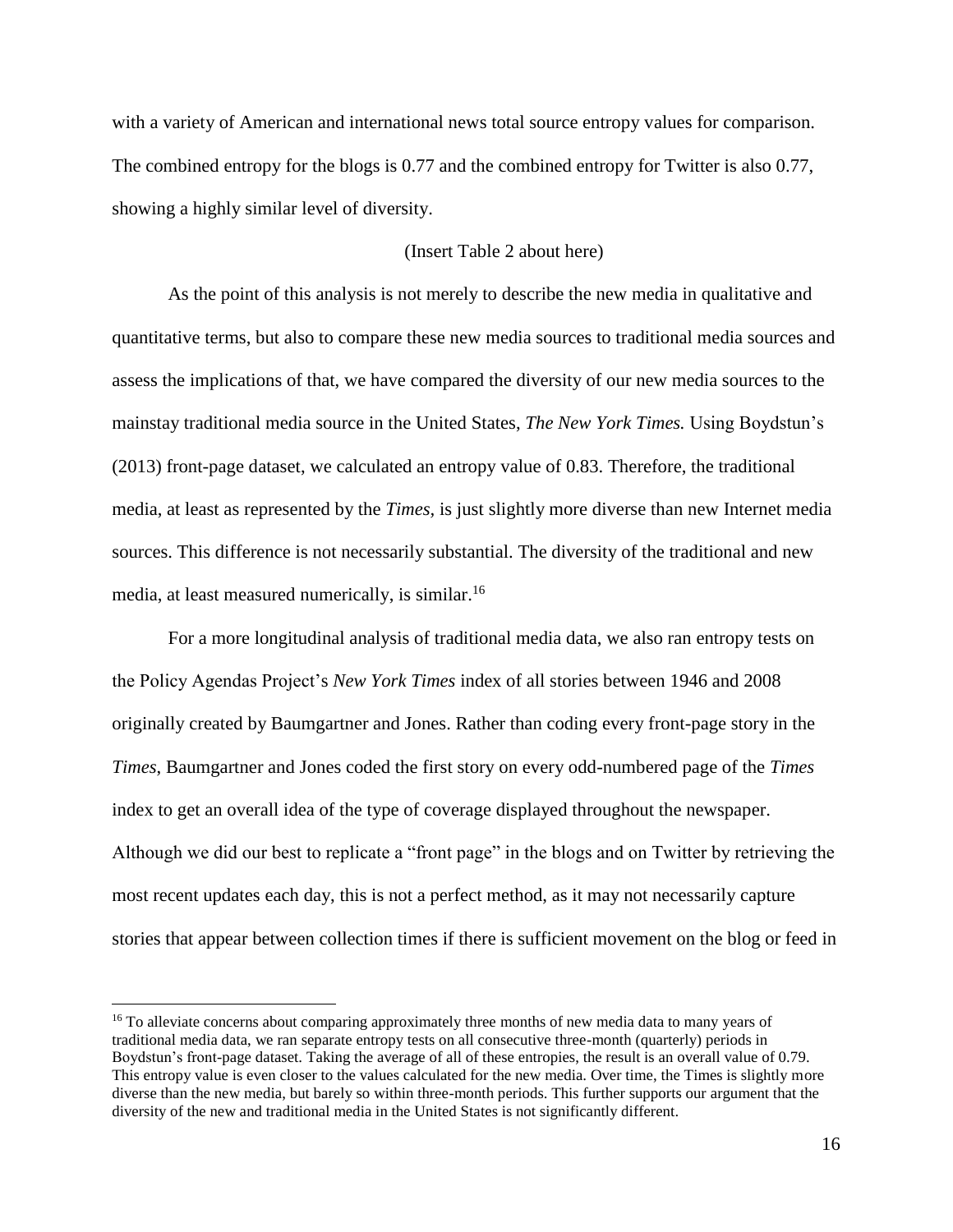question. The technique makes our datasets (by analogy) somewhere in between the front-page dataset and the index. The entropy value for the *Times* index is a bit higher than the front-page score, at 0.88. This demonstrates that fewer issues win the competition for the highly finite amount of space on the front page of the *Times* each day, whereas a greater number of topics can be represented throughout the paper. However, this dataset spans a much greater period of time than either Boydstun's dataset or the dataset we have created. For the purposes of this analysis however, these are all "high" entropy scores and graphically do not appear much different. Coverage is distributed differently inside of the paper than on the front page. As seen in the charts, International Affairs is the most common topic on the front page, while Banking and Domestic Commerce is the most common topic overall as represented by the index.

We also compare our Twitter and blog data to our international traditional media sources. Whereas Twitter and blogs, due to their being on the Internet are easily accessible around the world, the consumption of traditional media sources is largely confined to a single country. In general, we observe that the international traditional media are also not particularly more or less diverse than the traditional or new media in the United States. The entropy values for international media range from about 0.74 for Danish News Radio to 0.86 for *El Pais*. At the very least, it is clear through the comparison between all of these traditional media sources, both American and international, and the new media sources in our dataset, that their overall entropy values are very near each other. Attention is concentrated similarly. Consequently, we can conclude that the overall level of diversity of information available is roughly the same now as it has been in the last couple of decades.

Boydstun (2013) conducted similar analysis that revealed that within the traditional media, there is largely a single media agenda within television news and newspapers in the

17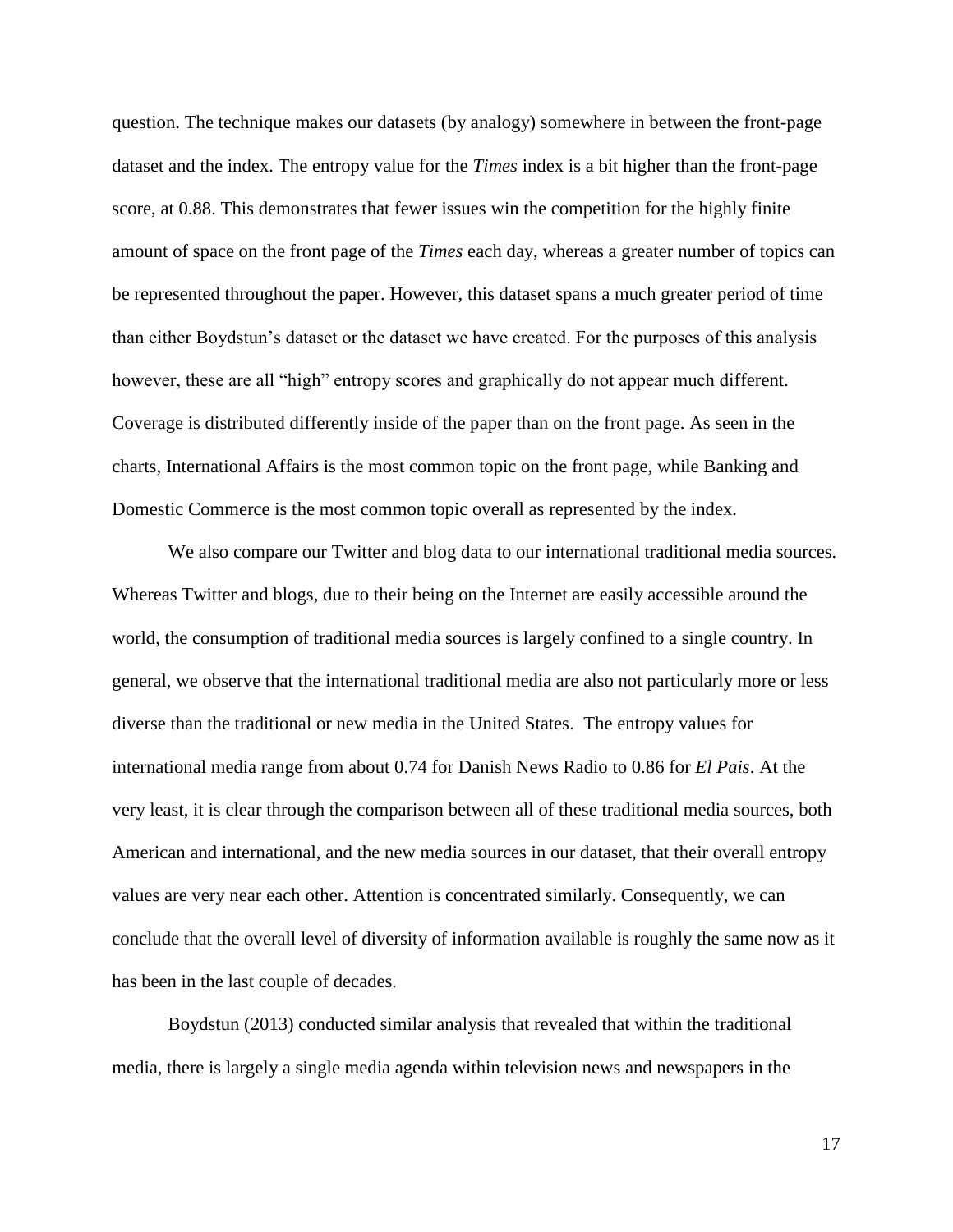United States, though this single agenda primarily exists among topics that have the most general coverage (Atkinson, Lovett, and Baumgartner, 2014). Using the data, we can conclude that overall, the new and traditional media display about the same level of attention diversity, at least statistically. The overall degree of attention is similar. That last point is important to note because there may be differences in the types of topics that receive different levels of attention. We will further discuss where that finite amount of attention in each medium falls, looking at possible discrepancies by topic in the traditional and new media, focusing on the question of policy coverage versus non-policy coverage.

This review of diversity of attention, then, clearly refutes the utopian hypothesis (1a) while supporting the dystopian (or at least disappointing) version: 1b, reflecting little difference in range of coverage in the new and old media.

## *Policy vs. Non-Policy Coverage*

All of the data was coded using the full Policy Agendas Topic codes, which cover all sorts of non-policy topics including religion, sports, and entertainment. However, in looking at the political implications of media coverage, it is also relevant to look at how coverage is distributed among policy-relevant topics only, removing non-policy coverage from consideration. There are some differences in how coverage is distributed measuring entropy by only analyzing the coverage distributed over policy-relevant topics. By isolating only the policy-relevant coded posts and stories, we were able to calculate the percent of coverage in each medium devoted only to policy-relevant topics and also calculated the entropy among only those policy relevant stories. The observed results can be seen in Table 2, grouped by source.

Overall, the traditional media exhibited higher levels of policy-relevant news coverage than the new media. On the *Times* front page, 88.68% of coverage was devoted to policy topics.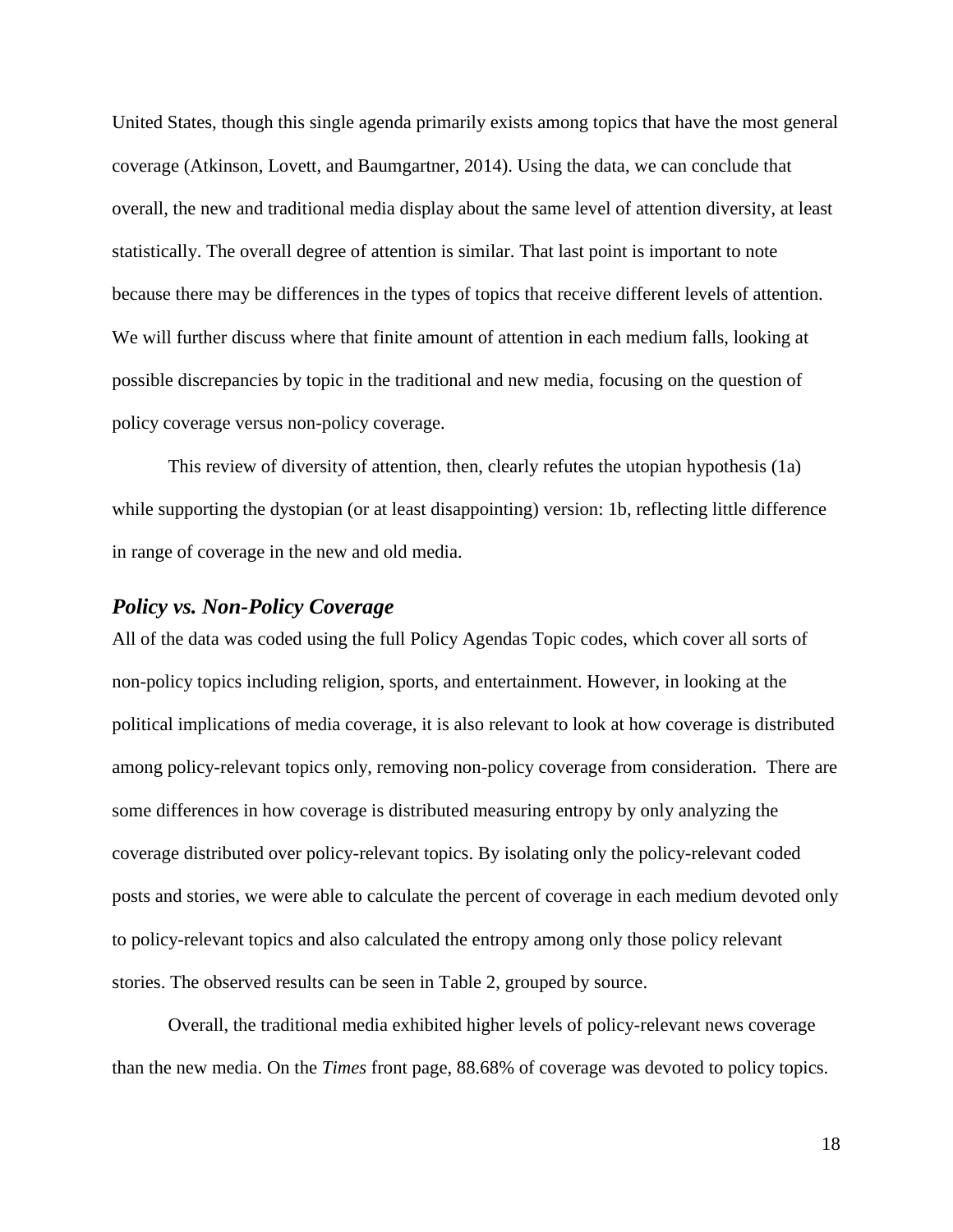In the blogosphere, this value was lower, with 82.78% of coverage being distributed across policy relevant topics. The starkest difference, however, is on Twitter. On Twitter, less than half of coverage was distributed to policy-relevant topic areas. Only 48.75% of coverage was policyrelevant. This massive difference is possibly attributable to various reasons. The ease and zerocost nature of posting on Twitter and the large amount of information available on the network promotes a considerable number of human-interest stories to be posted. Individuals taking the time to write extended blog posts appear to be more dedicated to substantive policy-relevant discussion. Where space is expensive and highly finite, like in a newspaper, very high levels of coverage are devoted to policy-relevant topics, as it is the information that the electorate most needs (but does not necessarily most desire). This is especially true on the front page. On Twitter and blogs, there is less of a difference in terms of cost, both monetary and spatial, that constrains the coverage in those areas. This is revealed by the difference in policy-relevant coverage in the *Times* index versus the front-page dataset. In the index, only 81.27% of coverage is on policyrelevant topics. This is lower than the distribution in the blogs.

The international traditional media sources largely mirror this distribution in policy versus non-policy coverage. On average, traditional media outlets devote 87.13% of their coverage to policy-relevant topics. The international sources range from approximately 82% to 99% of coverage devoted to policy-relevant topics. Therefore, we conclude that the traditional media, especially on the front page, display high-levels of policy only topic coverage. Aside from the percentage of coverage spent on policy and non-policy relevant topics, we also calculated the entropy value across the coverage of policy-relevant topics only. In the *Times,* the entropy is actually lower across the policy-relevant topics than across all issues, though negligibly so. The entropy value is 0.83. The combined blog value follows a similar trend with a

19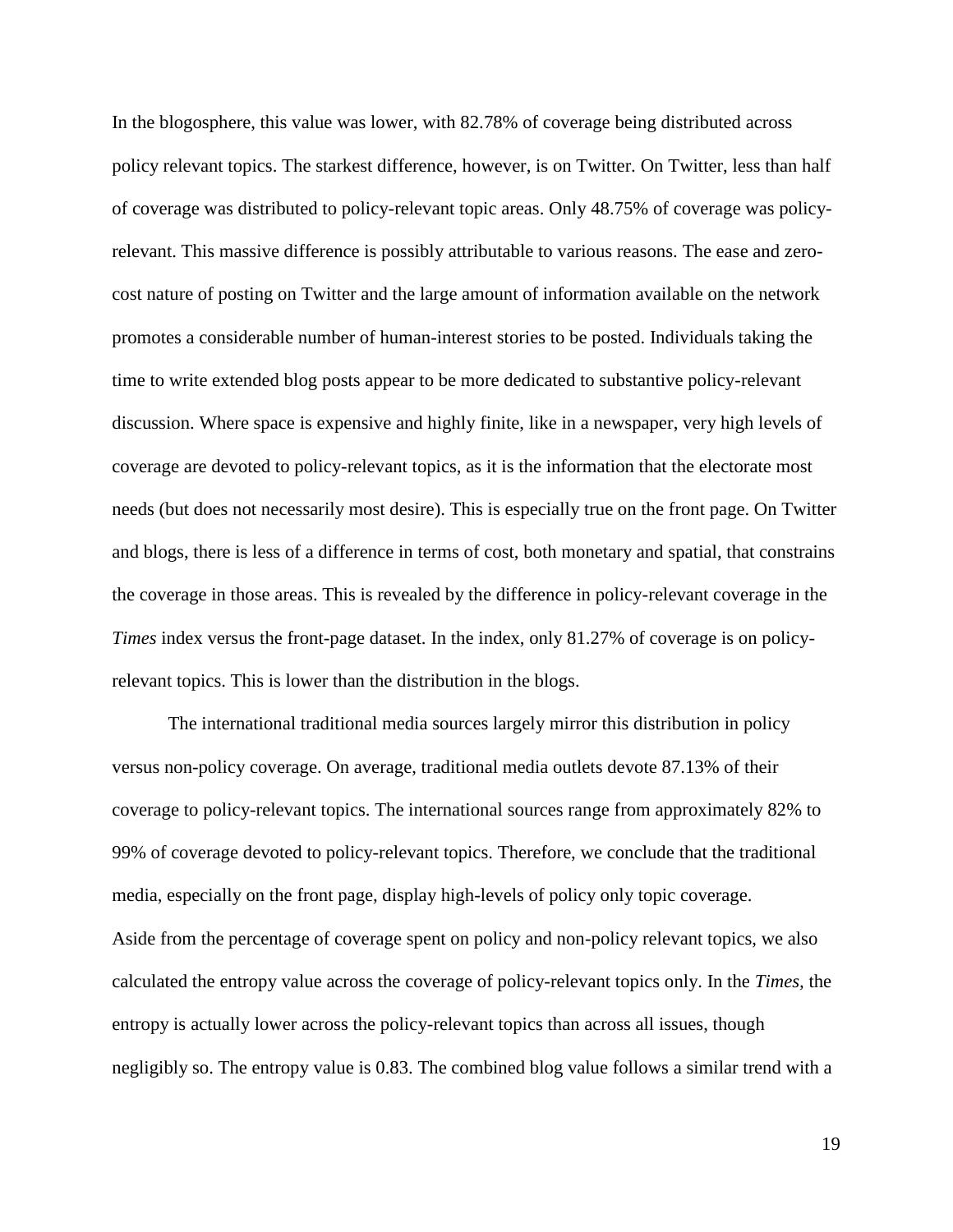slightly lower entropy value with a score of 0.75. The same is true across the international sources as well. This trend changes on Twitter, though. The combined entropy on Twitter actually increases when looking only at policy-relevant topics. The combined entropy of Twitter is 0.80. This means that although a smaller percentage of coverage on Twitter is devoted to policy-relevant areas, among that coverage, a greater variety of policy topics are represented. In assessing Policy-relvance, then, we can clearly refute hypothesis 2a and confirm 2b.

### *Friction, Skew, and Explosiveness in Media Agendas*

We now turn to an analysis of how attention changes over time. Since most readers do not consume many days of news coverage in one sitting, but rather consume it on a daily basis, how attention to different topics changes over time is important to analyze. The amount of friction, or how easily attention changes over time, can be measured by kurtosis. Kurtosis refers to the peakedness of a distribution. A distribution with a large peak and fat tails has a high kurtosis and can be seen as explosive: most change is small and incremental, except for those brief moments of explosiveness in line with punctuations. Baumgartner et al. (2009) focused study on kurtosis, noting "We can assess these dynamics easily by looking at the left- and right-hand tails of the distributions" (608). We will use the same method. Kurtosis has been used to study other distributions, including both budgets (Jones et al. 2009) as well as the explosiveness of the agenda of the *New York Times* over time (Boydston 2013). In particular, Boydstun (2013) finds that l-kurtosis is the superior choice of statistic to use when studying agendas based on its use in other similar studies (220).

Using l-kurtosis, we can assess the level of explosiveness of the each agenda. According to Boydstun (2013), a normal distribution has an l-kurtosis of 0.123 and anything higher is considered to be a leptokurtic distribution (220). Most agendas are leptokurtic, meaning their

20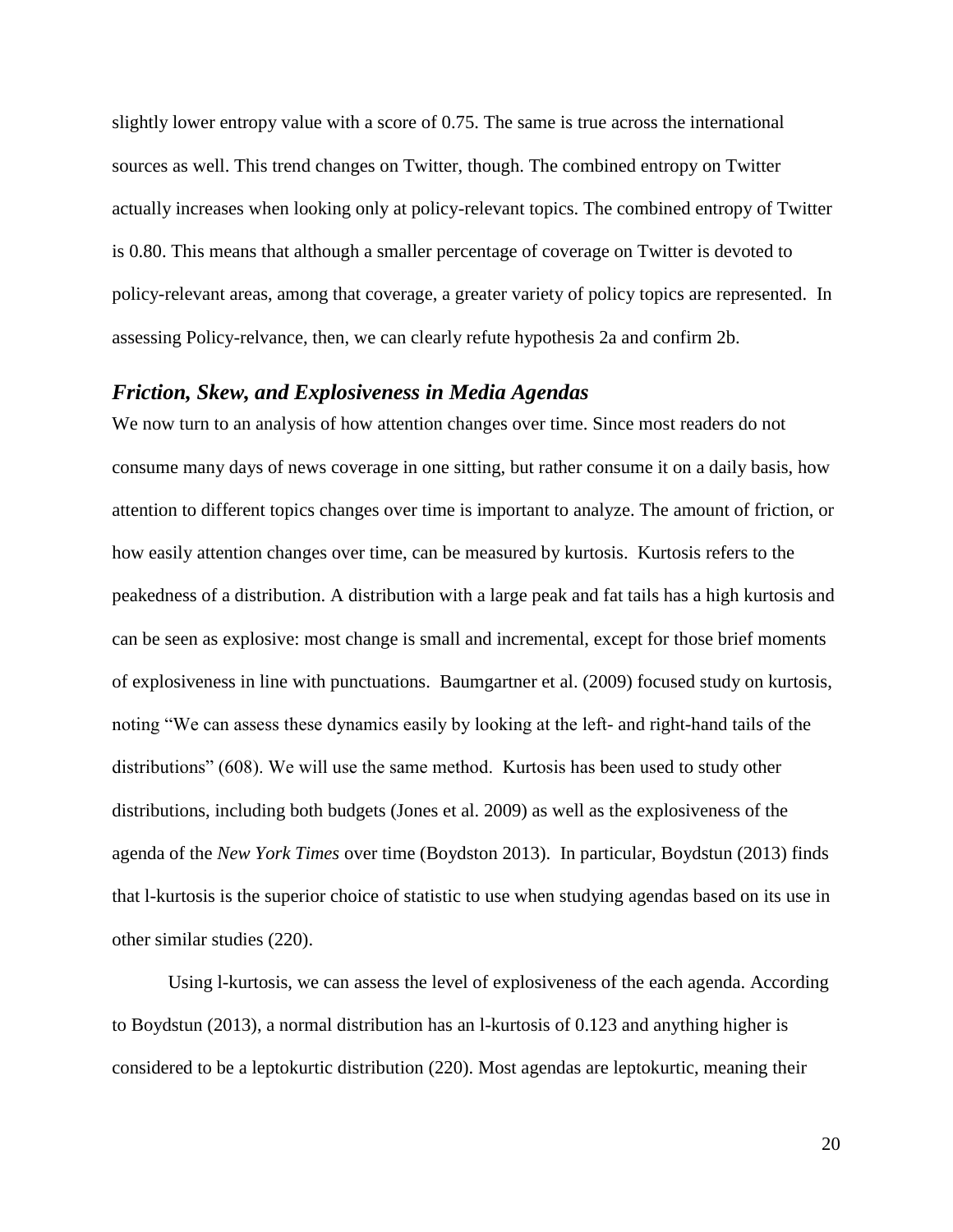changes over time are characterized by a strong status-quo bias (leading to many cases in the central peak, very similar to their lagged values), at the same time as they have many cases far out in the tails of the distribution, reflecting explosive shifts (Jones and Baumgartner 2005, 110- 112). In Table 3, the number of weekly-topic observations (in essence, the number of observations that can actually be used in the analysis and excluding zeroes), the kurtosis, and lkurtosis value are displayed for all major sources in the dataset. In Appendices 5 and 6, this data is available for individual blogs and Twitter accounts, respectively.

#### (Insert Table 3 about here)

The combined blog data, based on 303 weekly-topic observations, has an l-kurtosis value of 0.36, well above the 0.123 threshold value for a leptokurtic distribution. All of the individual blogs are also above the threshold, though one barely so, with an l-kurtosis value of 0.13. Uppity Wisconsin, an issue-based, blog is the most leptokurtic with an l-kurtosis value of 0.70. Most, however, are around the combined value for the entire blogosphere. Regardless, we can say that the blogosphere has an explosive agenda.

Figure 1 shows a histogram of the frequency of all of the weekly percent-changes in coverage in the combined blog dataset, truncated at 300. A normal curve has been overlaid on the distribution to compare the histogram to the normal distribution. As we can see, this is a fat tailed distribution. As Boydstun (2013, 217-221) observed for *The New York Times* at the monthly level, the blog media agenda is highly explosive.

#### (Insert Figure 1 about here)

Although we used Boydstun's dataset in our analysis, she did her analysis of coverage over time at the monthly level. This is arguably a more appropriate level to analyze at given the expanse of the period her data covers. However, in seeking to provide a uniform analysis with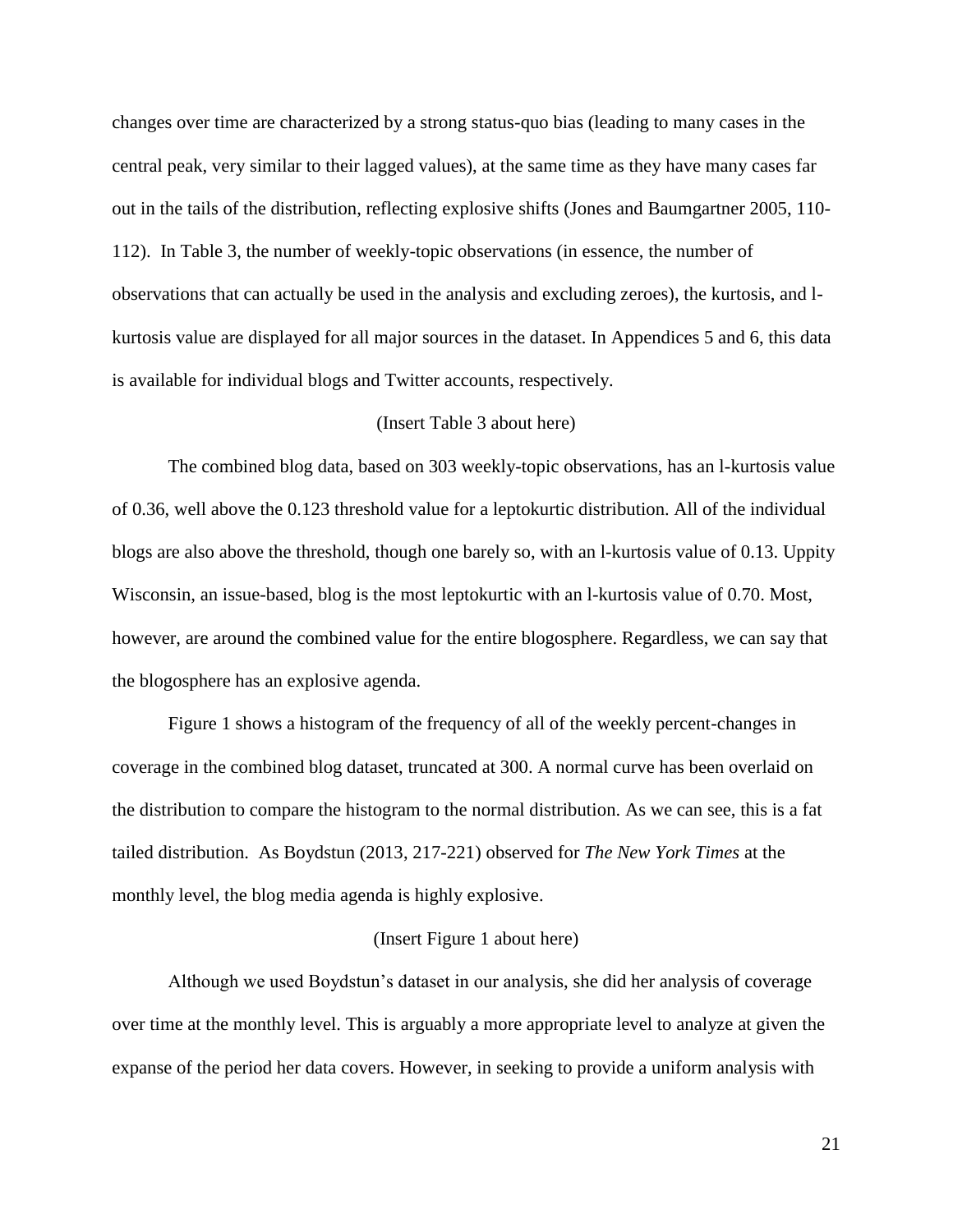our new media data, we have also analyzed her data at the weekly level. The distribution can be seen in Figure 2. In this case, we truncated the distribution at 200. Although Boydstun's monthly data had a clear cluster around zero, this data is similarly clustered, though the relationship at the weekly level is not as suggestive as it is at the monthly level. However, we can still see that the *Times* front page has a skewed and explosive agenda, as seen at both the monthly and weekly level based on both Boydstun's and our analysis. At the weekly level, the *Times* front page data has an l-kurtosis value of 0.25 based on 6,430 observations. This value is slightly lower than what Boydstun (2013, 220) calculated at the monthly level, which was an lkurtosis of 0.344. Thus, at the weekly level, the *Times* front page is a less explosive agenda. Nonetheless, whether we aggregate these daily observations to the week or the month, we see an explosive agenda either way.

#### (Insert Figure 2 about here)

The *Times* index of all stories that we have also previously analyzed in this article has a slightly higher l-kurtosis value of 0.26. While this difference is inconsequential, we expected to observe a greater different in explosiveness and skew between the front page and the index given that conservations on more topics can be more easily sustained elsewhere in the paper than on the highly competitive front page. Therefore, it appears that the *Times* as a whole is a relatively uniformly explosive agenda.

With respect to the international media, l-kurtosis values on a large number of observations for all media outlets range from 0.24 to 0.31. Therefore, none of the international media outlets are particularly more or less skewed or explosive than one another or than their American counterpart. Just as with the US sources, all of the international media agendas show high levels of kurtosis.

22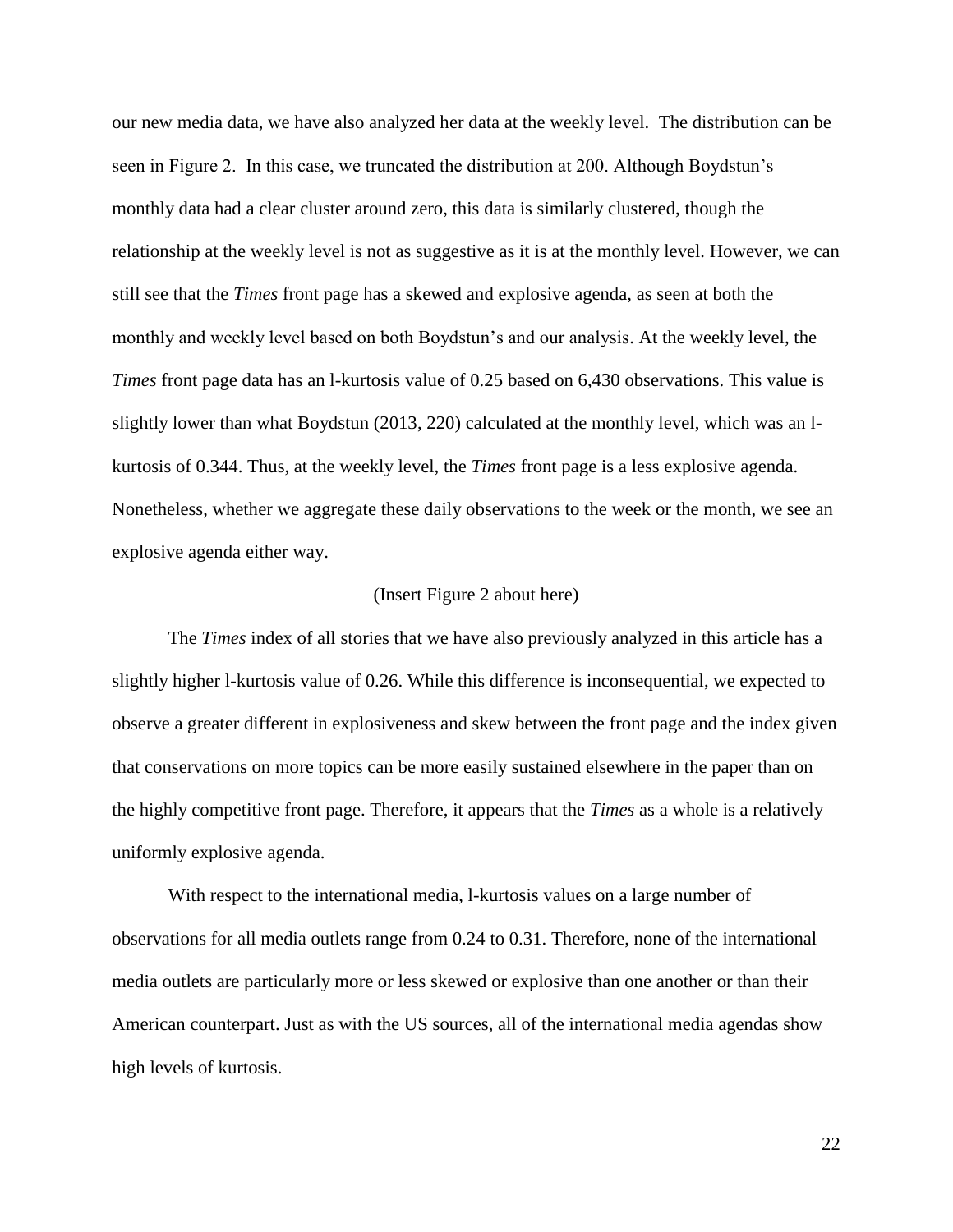In Figure 3 below, we provide a frequency distribution of all of the weekly percent changes for Twitter. For this histogram, we truncated the data at 400. Again, this agenda is obviously highly skewed with respect to the weekly percent changes. The frequency distribution here supports that it is the most skewed agenda of the three presented.

#### (Insert Figure 3 about here)

Overall, the combined l-kurtosis value for all Twitter accounts in our data across all topics is 0.39, just slightly higher than the overall blogosphere value. Again, most individual Twitter account l-kurtosis values are clustered around the combined value and range from 0.14 to 0.58. ABC's Twitter account with the minimum l-kurtosis value of 0.14 is just slightly leptokurtic and close to the value of a normal distribution, making it not very explosive. However, again we have observed that Twitter is a highly skewed and explosive media agenda just like the blogs and to a lesser extent, the *Times.* So, we again disconfirm the utopian vision of hypothesis 3a and confirm that of 3b.

## **Conclusions**

We find little support for any of our three Internet Utopia hypotheses. The dystopian worldview of the Internet holds in all three of our tests. In the cases of all news coverage, policy coverage, and attention volatility/friction, we find that Internet media acts similarly to traditional media. The spread of attention on topics in Internet and traditional media in both policy and non-policy content are highly similar, with little evidence of a systematic movement to expand outside of traditional topics. Furthermore, attention in the Internet world works similarly to that in the traditional world. Despite the ability to act quickly on stories, attention shifts in the Internet world are not smooth. Instead, they are similar to those in the traditional media mold, with little change in most topics, and some topics receiving massive, sudden movements in coverage.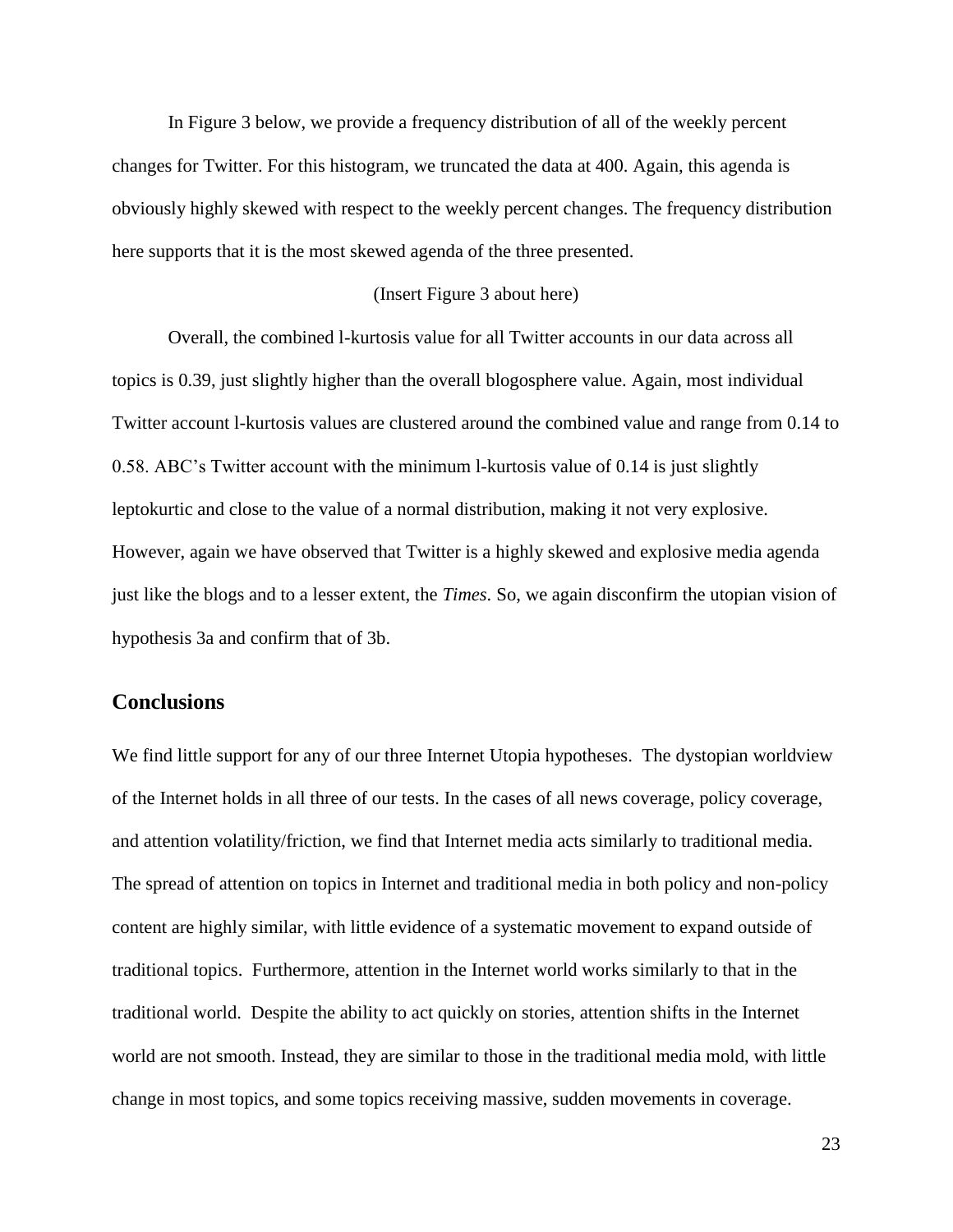The result is that with the decline of traditional reporting, there has been a rise in mimicking practices. What once consisted of multiple reporters covering the same event is now one blogger or journalist covering an event, and many other sources using that one piece of coverage as a jumping-off point for their own coverage. Networks, rather than encouraging new diversity in coverage, instead focus energies on similar coverage, changing over time to deal with the "hot" issue at hand. Therefore, we have actually descended beyond where information was in traditional media. The presence of reporters at least led to original coverage of events. Now, tweaked mimicry rules the Internet dystopia.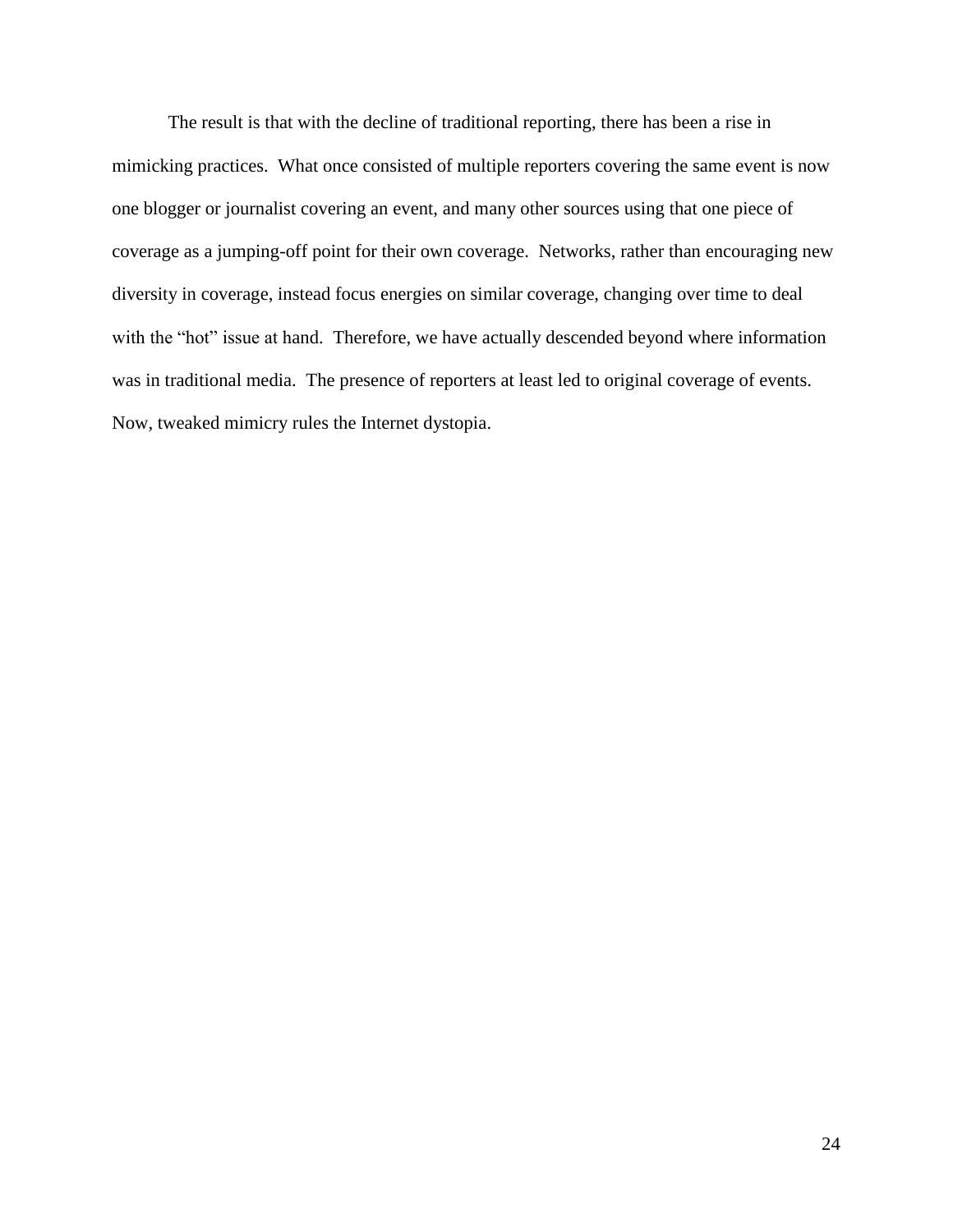# **Tables and Figures**

## **Table 1: Percentage of Coverage by Topic**

| <b>Topic</b>                      | NYT    | <b>Blogs</b> | <b>Twitter</b> |
|-----------------------------------|--------|--------------|----------------|
| Macroeconomics                    | 3.11%  | 2.90%        | 1.40%          |
| Civil Rights                      | 2.95%  | 6.09%        | 0.95%          |
| Health                            | 5.80%  | 3.05%        | 2.96%          |
| Agriculture                       | 0.54%  | 0.20%        | 0.37%          |
| Labor and Immigration             | 2.41%  | 2.45%        | 1.44%          |
| Education                         | 2.94%  | 1.02%        | 0.97%          |
| Environment                       | 1.14%  | 0.78%        | 0.54%          |
| Energy                            | 0.96%  | 0.78%        | 0.43%          |
| Transportation                    | 1.91%  | 0.67%        | 1.18%          |
| Law & Crime                       | 6.73%  | 8.37%        | 6.69%          |
| <b>Social Welfare</b>             | 0.88%  | 0.51%        | 0.08%          |
| Housing                           | 1.32%  | 0.11%        | 0.65%          |
| Banking & Domestic Commerce       | 4.02%  | 2.69%        | 3.33%          |
| Defense                           | 14.43% | 5.16%        | 1.61%          |
| Science & Technology              | 2.32%  | 1.51%        | 8.62%          |
| Foreign Trade                     | 0.82%  | 0.23%        | 0.31%          |
| <b>International Affairs</b>      | 20.47% | 19.49%       | 10.81%         |
| <b>Government Operations</b>      | 12.75% | 20.75%       | 5.48%          |
| <b>Public Lands</b>               | 0.87%  | 0.11%        | 0.07%          |
| <b>State and Local Government</b> | 2.30%  | 5.92%        | 0.85%          |
| Weather                           | 1.85%  | 0.11%        | 1.09%          |
| Fires                             | 0.42%  | 0.18%        | 0.81%          |
| <b>Arts and Entertainment</b>     | 2.48%  | 2.36%        | 18.34%         |
| <b>Sports</b>                     | 4.10%  | 1.89%        | 10.14%         |
| <b>Death Notices</b>              | 0.86%  | 0.42%        | 0.73%          |
| Religion                          | 1.06%  | 2.09%        | 0.37%          |
| Miscellaneous                     | 0.55%  | 10.16%       | 19.77%         |
| <b>Entropy</b>                    | 0.83   | 0.77         | 0.77           |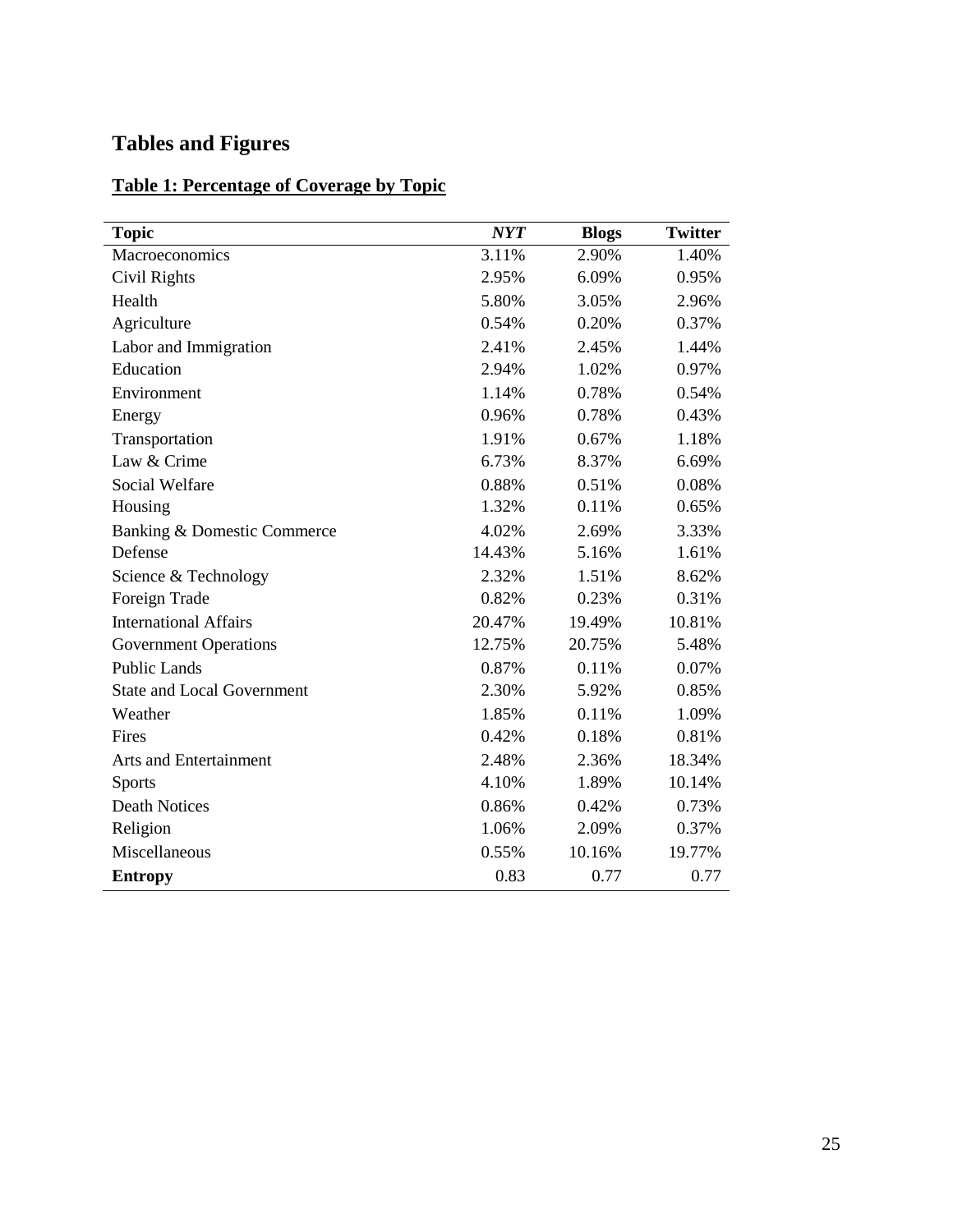| <b>Source</b>           | N       | <b>Entropy</b> | <b>Percent Policy</b><br>Coverage | <b>Entropy Policy</b><br><b>Relevant</b><br>Coverage |
|-------------------------|---------|----------------|-----------------------------------|------------------------------------------------------|
| Danish News Radio       | 191,564 | 0.74           | 94.33%                            | 0.73                                                 |
| <b>Combined Blogs</b>   | 15,856  | 0.77           | 82.78%                            | 0.75                                                 |
| <b>Combined Twitter</b> | 18,903  | 0.77           | 48.75%                            | 0.80                                                 |
| Neue Zürcher            | 8,558   | 0.81           | 99.05%                            | 0.85                                                 |
| <i>Zeitung</i>          |         |                |                                   |                                                      |
| El Mundo                | 44,858  | 0.82           | 82.30%                            | 0.79                                                 |
| <i>NYT</i> Front Page   | 31,034  | 0.83           | 88.68%                            | 0.83                                                 |
| El Pais                 | 50,770  | 0.86           | 81.96%                            | 0.85                                                 |
| NYT Index               | 49,126  | 0.88           | 81.27%                            | 0.88                                                 |
| Times of London         | 21,844  | 0.89           | 81.74%                            | 0.88                                                 |

## **Table 2: Entropy Values and Policy Relevant Coverage**

**Note: Table is sorted by entropy of total observations, from least to most diverse going top to bottom.**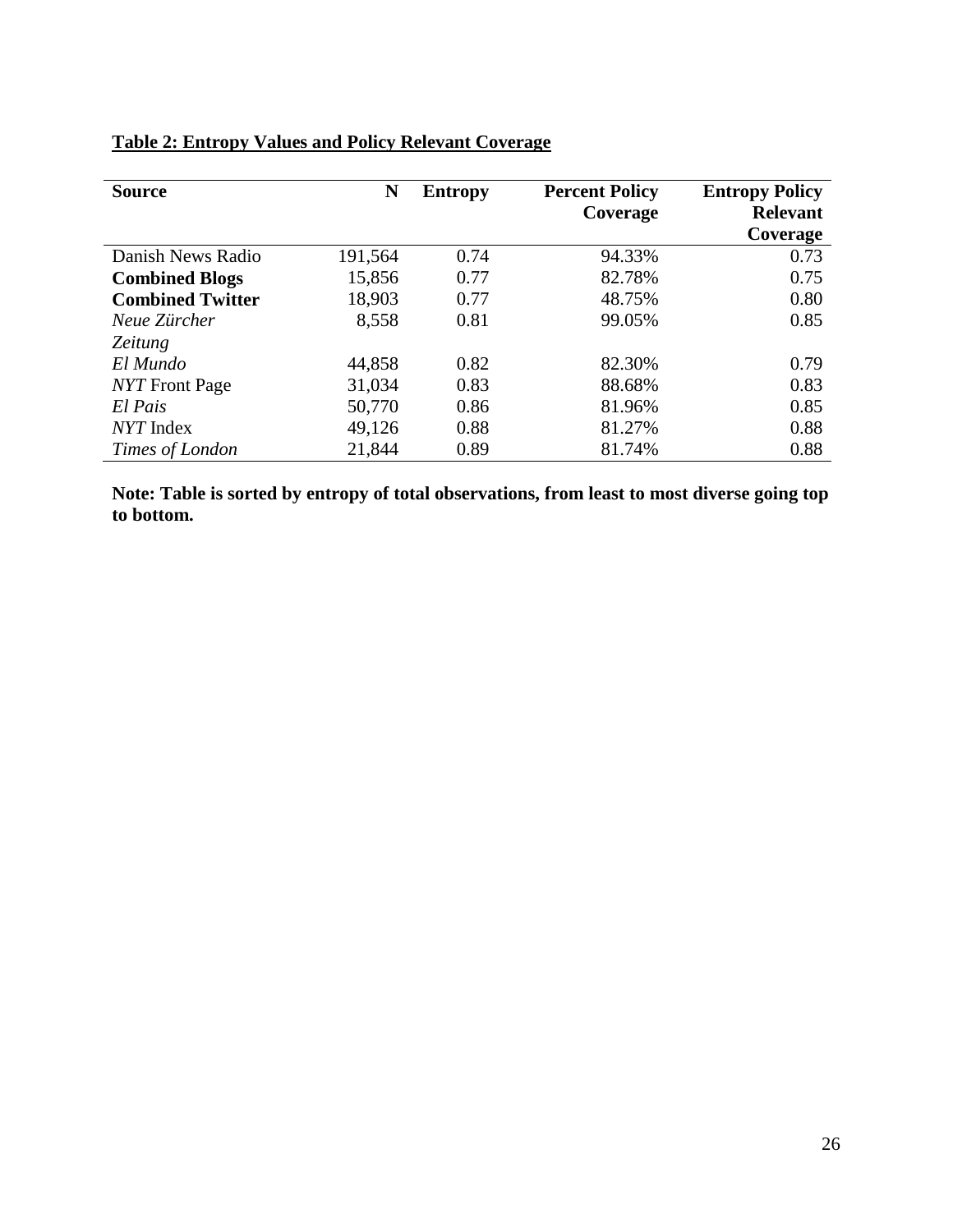| <b>Table 3: Weekly Kurtosis Values</b> |  |  |  |
|----------------------------------------|--|--|--|
|----------------------------------------|--|--|--|

| <b>Source</b>                    | N      | K     | L-K  |
|----------------------------------|--------|-------|------|
| <b>New York Times Front Page</b> | 6,430  | 30.36 | 0.25 |
| New York Times Index             | 15,081 | 10.12 | 0.26 |
| El Mundo                         | 2,302  | 26.49 | 0.26 |
| El Pais                          | 2,378  | 24.24 | 0.27 |
| Neue Zürcher Zeitung             | 2,417  | 11.86 | 0.24 |
| Times of London                  | 6,365  | 13.2  | 0.31 |
| Danish News Radio*               |        |       |      |
| <b>Combined Blogs</b>            | 303    | 44.14 | 0.36 |
| <b>Combined Twitter</b>          | 228    | 78.34 | 0.39 |

\*Due to issues with dates in the original dataset, kurtosis calculations were not possible.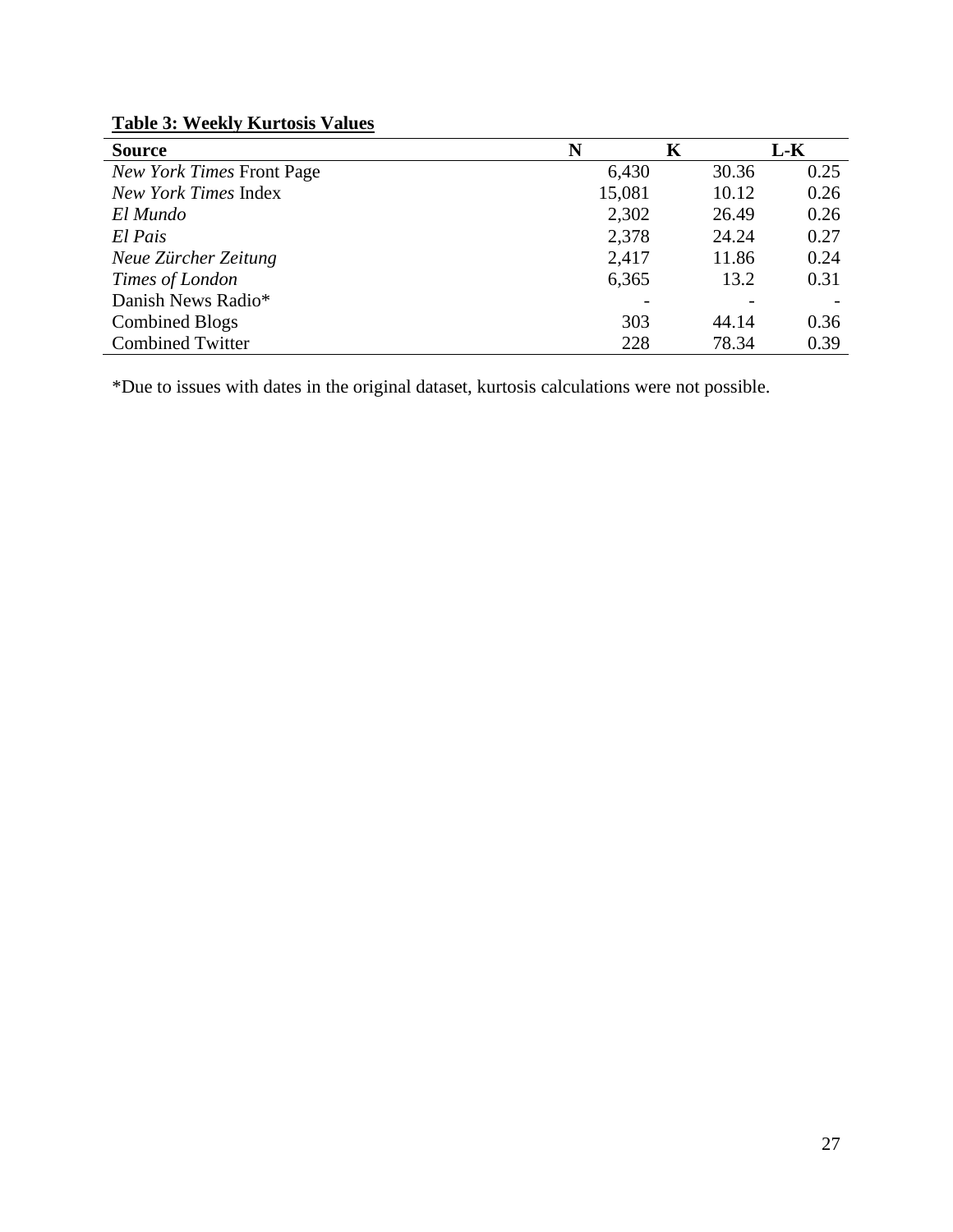

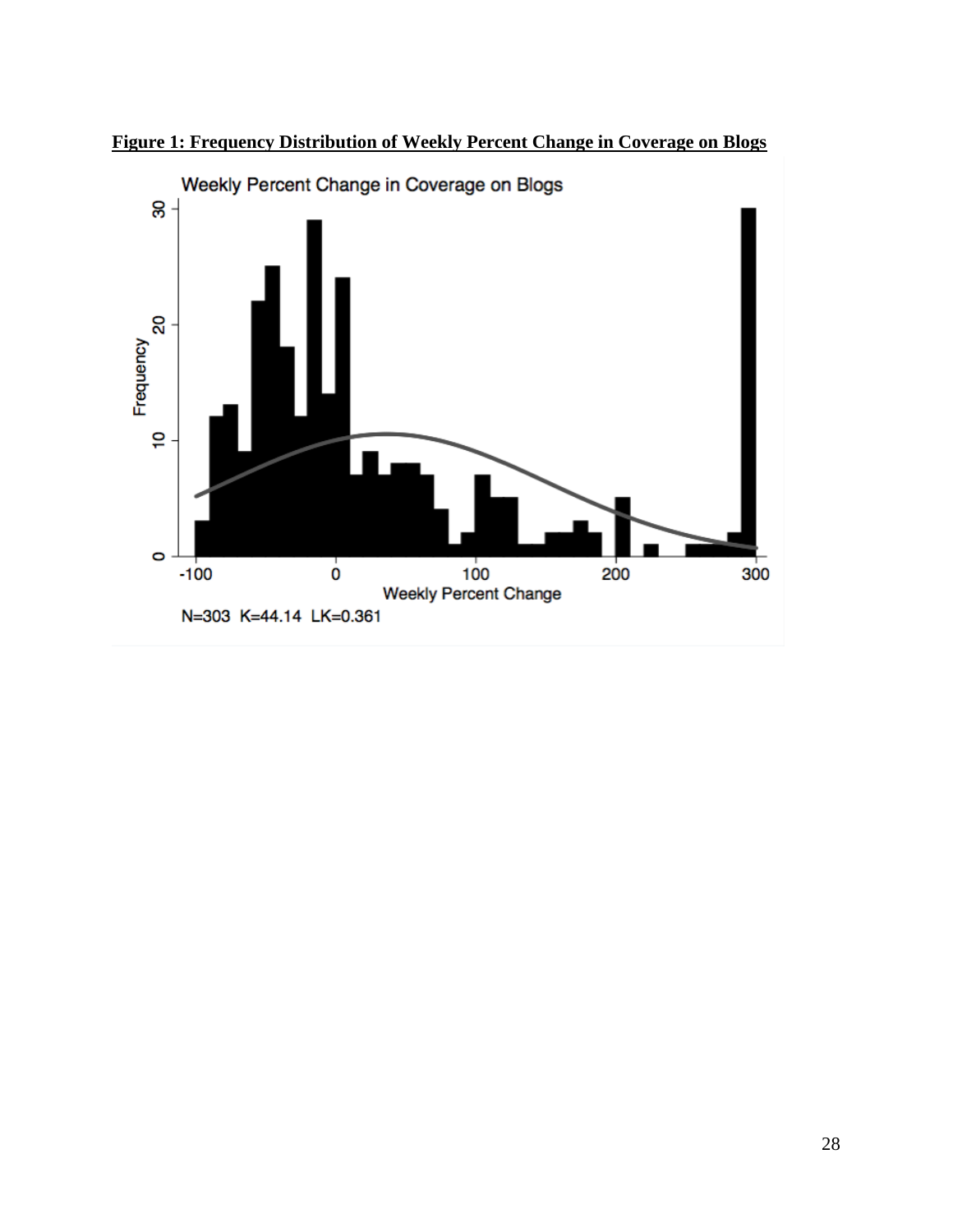

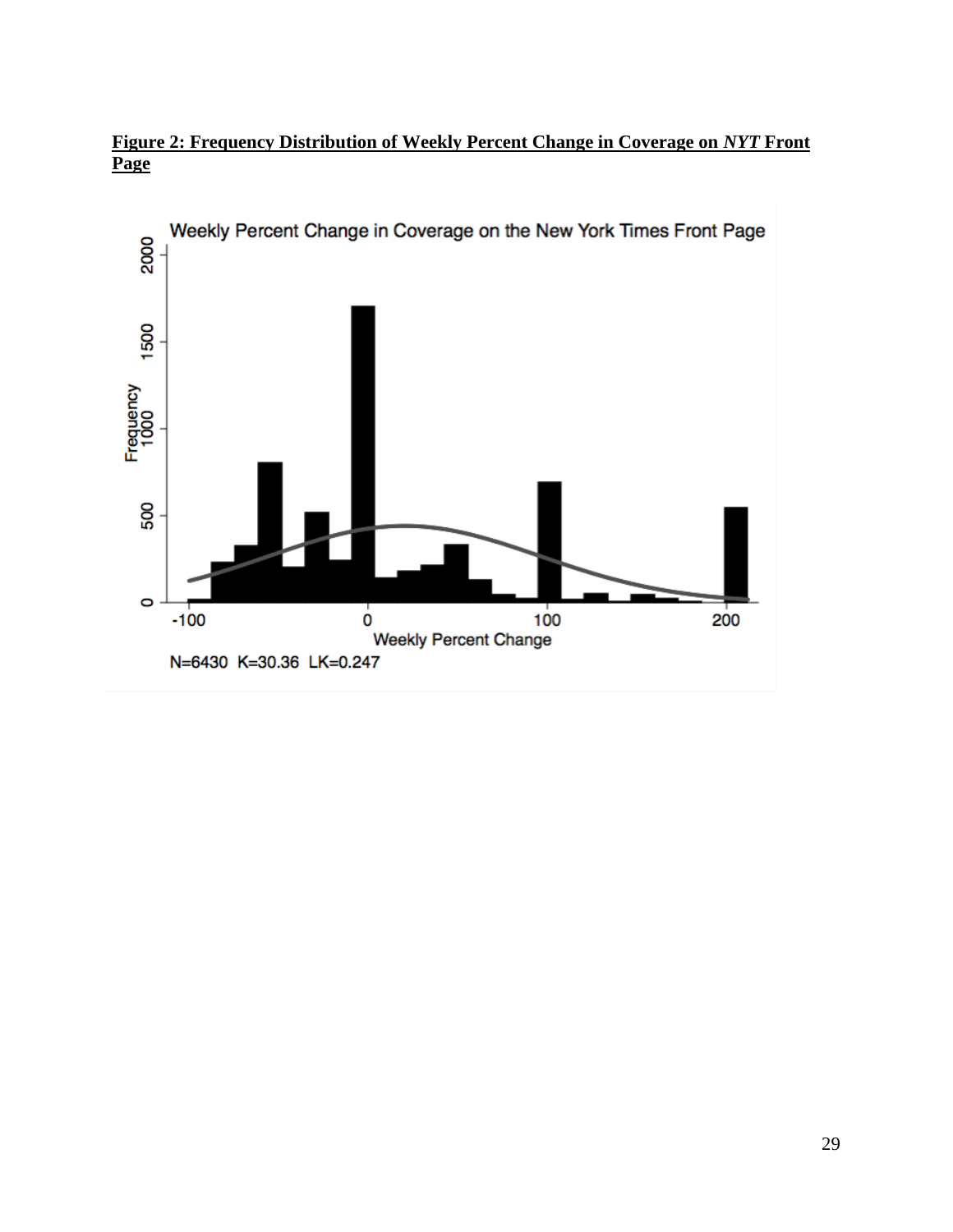

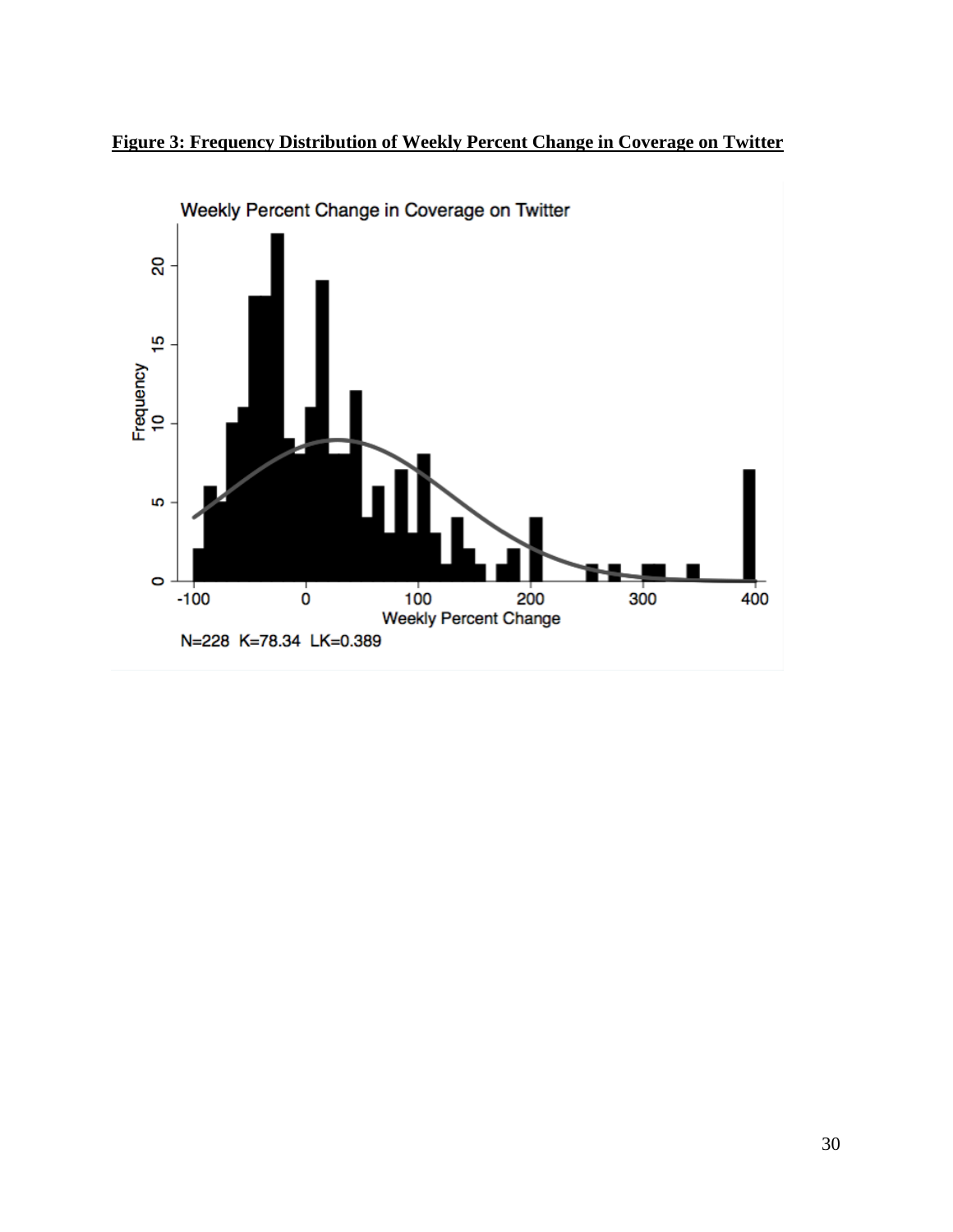## **References**

- An, Jisun, Meeyoung Cha, Krishna Gummadi, and Jon Crowcroft. 2011. "Media Landscape in Twitter: A World of New Conventions and Political Diversity." Presented at the Fifth International AAAI Conference on Weblogs and Social Media.
- Atkinson, Mary Layton, John Lovett, and Frank R. Baumgartner. 2014. "Measuring the Media Agenda." *Political Communication*. Forthcoming.
- Baumgartner, Frank R., and Bryan D. Jones. [1993] 2009. *Agendas and Instability in American Politics.* Chicago: University of Chicago Press.
- Baumgartner, Frank R., and Laura Chaqués Bonafont. 2014. "All News is Bad News: Newspaper Coverage in Spain." *Political Communication.* Forthcoming.
- Baumgartner, Frank R., Christian Breunig, Christoffer Green-Pedersen, Bryan D. Jones, Peter B. Mortensen, Michiel Nuytemans, and Stefaan Walgrave. 2009. "Punctuated Equilibrium in Comparative Perspective." *American Journal of Political Science* 53(3): 603-620.
- Boczkowski, Pablo J. 2009. "Technology, Monitoring, and Imitation in Contemporary News Work." *Communication, Culture & Critique* 2: 39-59.
- Boydstun, Amber E. 2013. *Making the News: Politics, the Media, and Agenda-Setting.* Chicago: University of Chicago Press.
- Boydstun, Amber E., Anne Hardy and Stefaan Walgrave. N.d. "Two Faces of Media Attention: Media Storms vs. General Coverage." *Political Communication*. Forthcoming.
- Boydstun, Amber E., Shaun Bevan, and H.F. Thomas III. N.d. "The Importance of Attention Diversity and How to Measure It." Working Paper.
- Boydstun, Amber E., Jon Moody, and Herschel F. Thomas III. 2010. "Same Day, Different Agenda? A Comparison of News Coverage Across print, Television, and Online Media Outlets." Presented at the Comparative Policy Agendas Conference, June 17-19, 2010, Bainbridge Island, WA.
- Coleman, Stephen. 1975. Measurement and Analysis of Political Systems: A Science of Social Behavior. New York: John Wiley & Sons, Inc.
- Farrell, Henry, and Daniel W. Drezner. 2008. "The Power and Politics of Blogs." Public Choice 134: 15-30.
- Grabowicz, Paul. 2014. "The Transition to Digital Journalism." UC-Berkeley School of Journalism. http://multimedia.journalism.berkeley.edu/tutorials/digital-transform/printeditions-decline/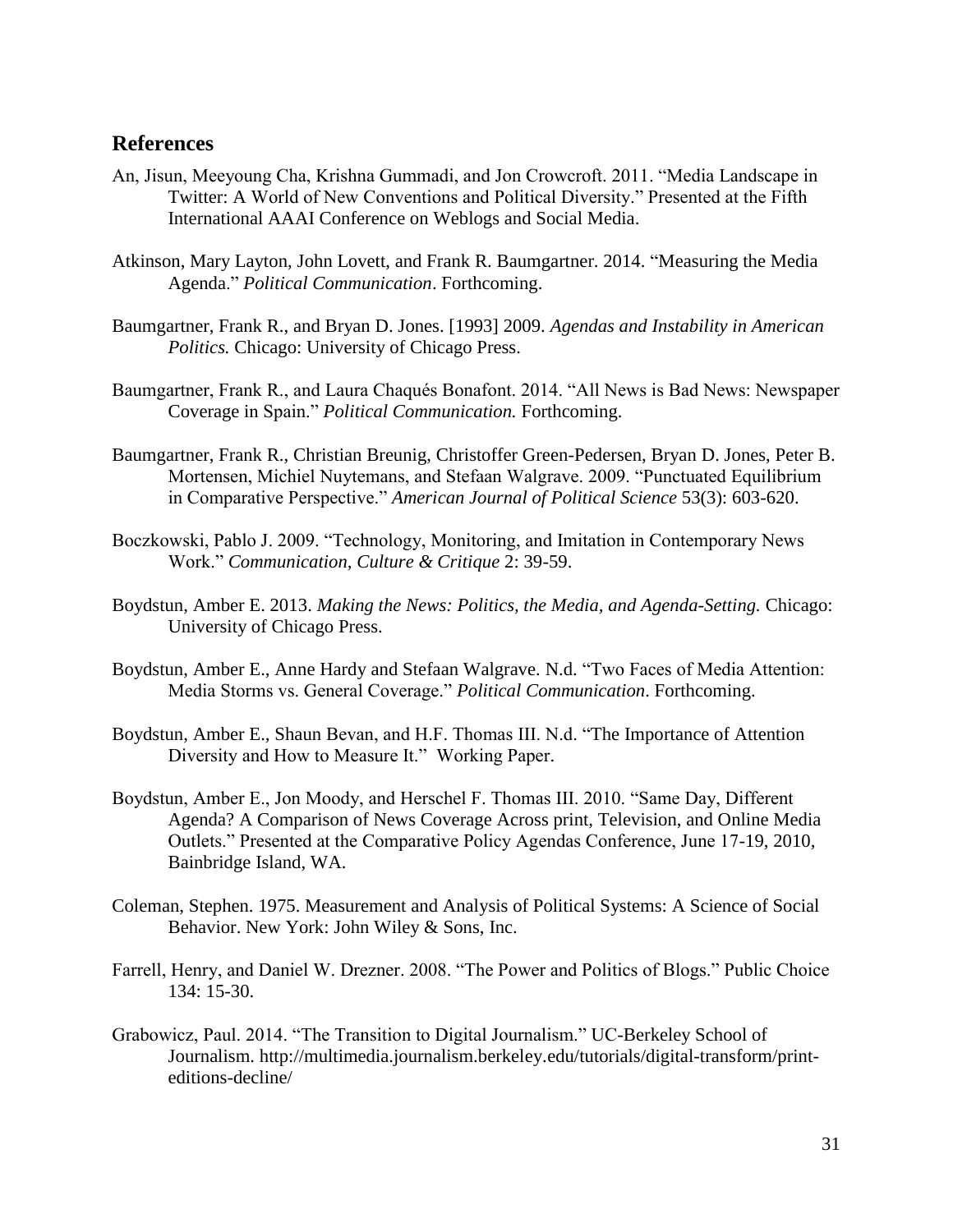- Jones, Bryan D. and Frank R. Baumgartner. 2005. The Politics of Attention: How Government Prioritizes Problems. Chicago: University of Chicago Press.
- Jones, Bryan D., Frank R. Baumgartner, Christian Breunig, Christopher Wlezien, Stuart Soroka, Martial Foucault, Abel François, Christoffer Green-Pedersen, Chris Koski, Peter John, Peter B. Mortensen, Frédéric Varone, and Stefaan Walgrave. 2009. "A General Empirical Law of Public Budgets: A Comparative Analysis." American Journal of Political Science 53(4): 855-873.
- Karpf, David. 2012a. "Blogosphere Authority Index." Blogosphere Authority Index. February 26. http://www.blogosphereauthorityindex.com/ (October 15, 2012).
- Karpf, David. 2012b. *The MoveOn Effect: The Unexpected Transformation of American Political Advocacy*. New York: Oxford University Press.
- Lasora, Dominic L., Seth C. Lewis, and Avery E. Holton. 2012. "Normalizing Twitter: Journalism Practice in an Emerging Communication Space." *Journalism Studies* 13: 19- 36.
- McCombs, Maxwell and Jian-Hua Zhu. 1995. "Capacity, Diversity, and Volatility of the Public Agenda: Trends from 1954 to 1994." *Public Opinion Quarterly* 59: 495-525.
- Meraz, Sharon. 2011. "Using Time Series Analysis to Measure Intermedia Agenda-setting Influence in Traditional Media and Political Blog Networks." *J&MC Quarterly* 88: 176- 194.
- Nahon, Karine, Jeff Hemsley, Shawn Walker, and Muzammil Hussain. 2011. "Fifteen Minutes of Fame: The Power of Blogs in the Lifecycle of Viral Political Information." Policy & Internet 3(1): 2.
- Phillips, Angela. 2010. "Old Sources: New Bottles." In *New Media, Old News: Journalism & Democracy in the Digital Age,* ed. Natalie Fenton. Los Angeles: Sage.
- Pole, Antoinette. 2010. *Blogging the Political: Politics and Participation in a Networked Society.* New York: Routledge.
- Romero, Daniel M., Wojciech Galuba, Sitaram Asur, and Bernardo A. Huberman. 2011. "Influence and Passivity in Social Media." *Proc. European Conference on Machine Learning and Knowledge Discovery in Databases.*
- Shannon, C.E. 1948. "A Mathematical Theory of Communication." *The Bell System Technical Journal* 27(3): 379-423.
- Wallsten, Kevin. 2007. "Agenda Setting and the Blogosphere: An Analysis of the Relationship Between [US] Mainstream Media and Political Blogs." *Review of Policy Research* 24(6): 567-587.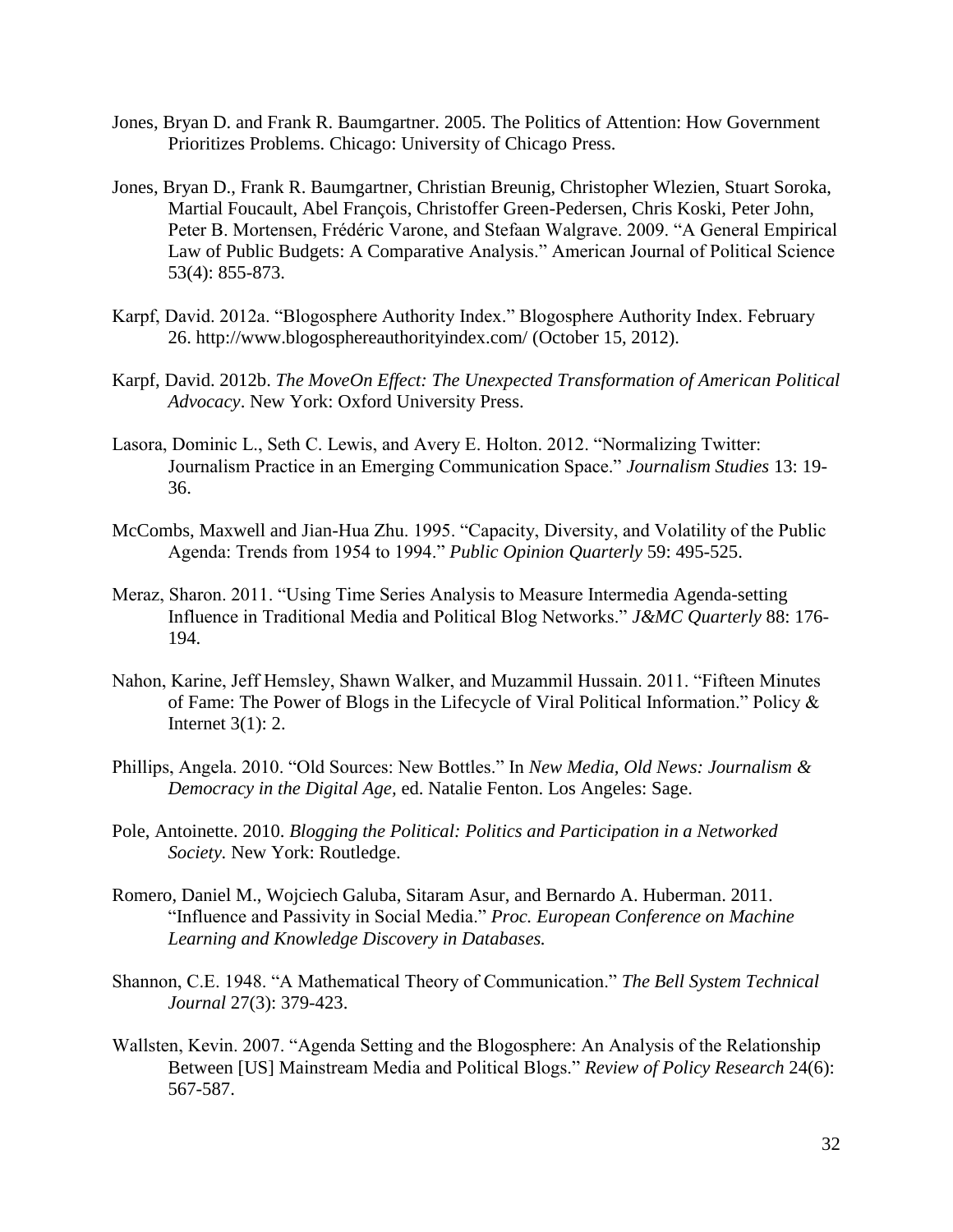Woodly, Deva. 2008. "New Competencies in Democratic Communication? Blogs, Agenda Setting and Political Participation." *Public Choice* 134: 109-123.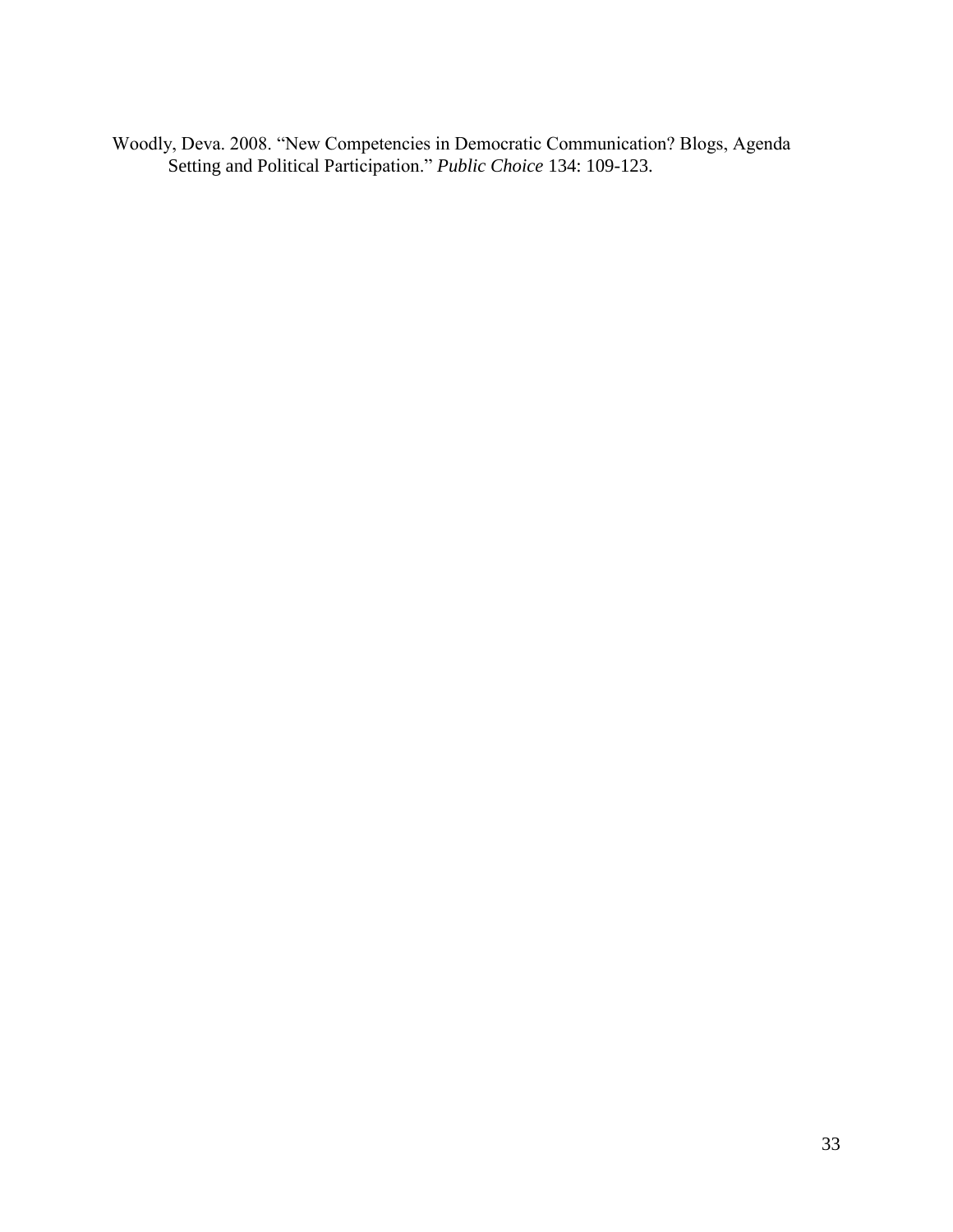# **Appendices**

| Name                               | Country              | Date Range          | Number of Stories |
|------------------------------------|----------------------|---------------------|-------------------|
| The New York Times<br>(Front page) | <b>United States</b> | Jan. 1996-Dec. 2006 | 31,034            |
| The New York Times<br>(Index)      | <b>United States</b> | Jan. 1946-Dec. 2008 | 49,126            |
| El Pais                            | Spain                | Jan. 1996-Dec. 2009 | 50,770            |
| El Mundo                           | Spain                | Jan. 1996-Dec. 2009 | 44,858            |
| Danish radio news                  | <b>Denmark</b>       | Jan. 1984-Dec. 2003 | 191,564           |
| The Times of London                | United Kingdom       | Jan. 1960-Dec. 2008 | 21,844            |
| Neue Zürcher Zeitung               | Switzerland          | Jan. 1996-Dec. 2003 | 8,558             |

# *Appendix 1: Traditional Media Data*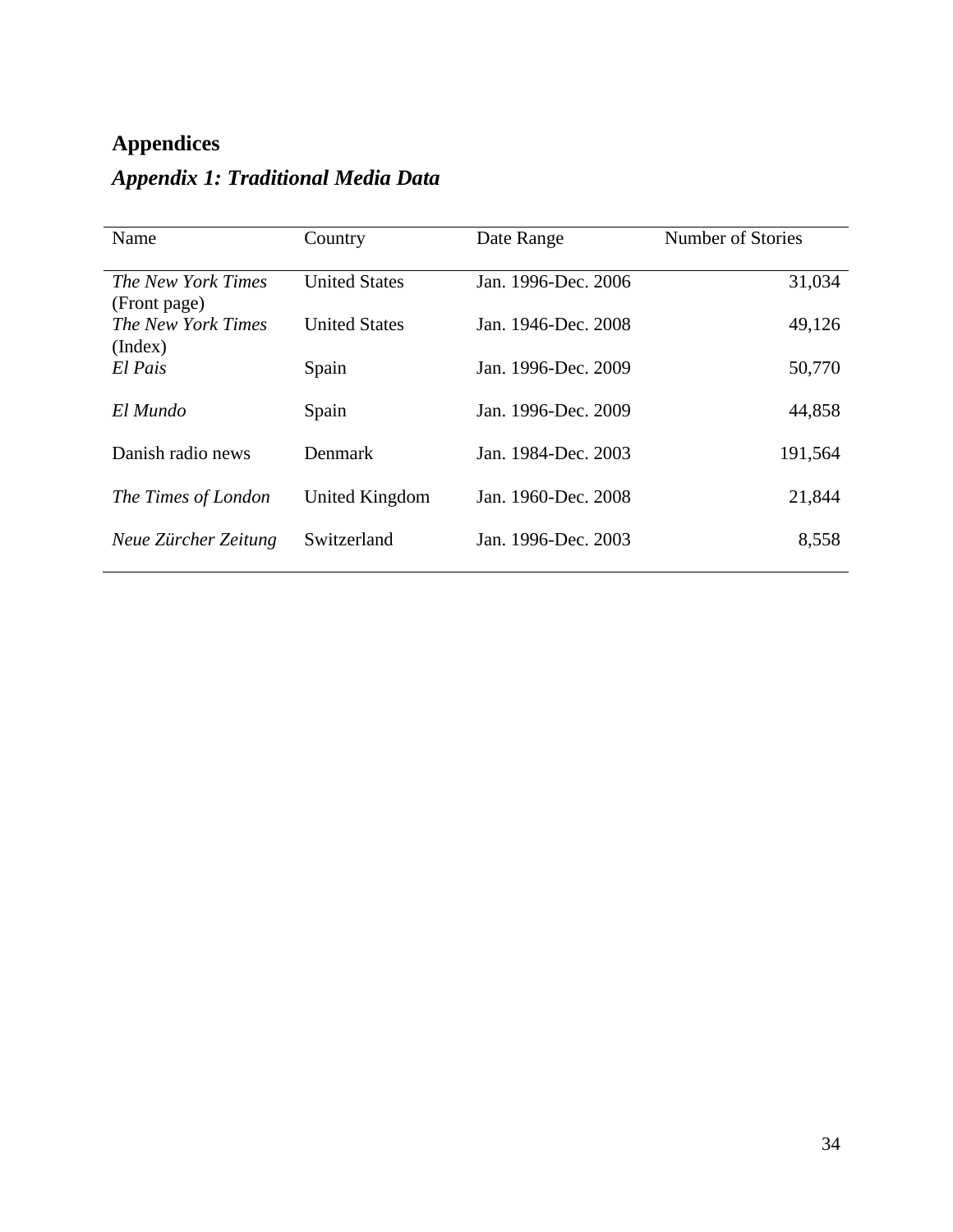## *Appendix 2: Full List of Influential Political Blogs*

Ace Of Spades HQ Althouse AMERICAblog Gay AMERICAblog News American Power American Spectator American Thinker Andrew Sullivan Ann Althouse Atlas Shrugs Atrios Balkinization Balloon Juice Ballot Access News Betsy's Page Big Government Bleeding Heart Libertarians BLT Blog of Legal Times Bookworm Room Business Insider BuzzFead Campaign for America's Future Cato @ Liberty Challah Hu Akbar CiF Watch CNA Daily News CNA Daily News-US CNN Political Ticker ConservativeHome's Platform County Fair Creeping Sharia Crooked Timber Crooks and Liars Daily Kos Daily Pundit Danger Room Daniel Drezner Dean Esmay Democratic Underground Doug Ross @ Journal Doug Wead The Blog

DownWithTyrrany! EconLog Economist's View Elder of Ziyon Empire Burlesque Eschaton Fire Dog Lake FiveThirtyEight Foolocracy FP Passport Gateway Pundit GetReligion Glenn Greenwald Global Voices Online GrEaT sAtAn"S gIrLfRiEnD Hit & Run Hot Air Hotline On Call Huffington Post Hullabaloo Informed Comment Instapundit J. Bradford DeLong's Grasping Jawa Report Jezebel Jihad Watch Joe. My. God. John Redwood Jonathan Turley JOSHUAPUNDIT Juan Cole LA NOW LabourList Lawyers, Guns, and Money Legal Insurrection Little Green Footballs Lynn Sweet Marathon Pundit Matt Yglesias Media Matters for America Mediaite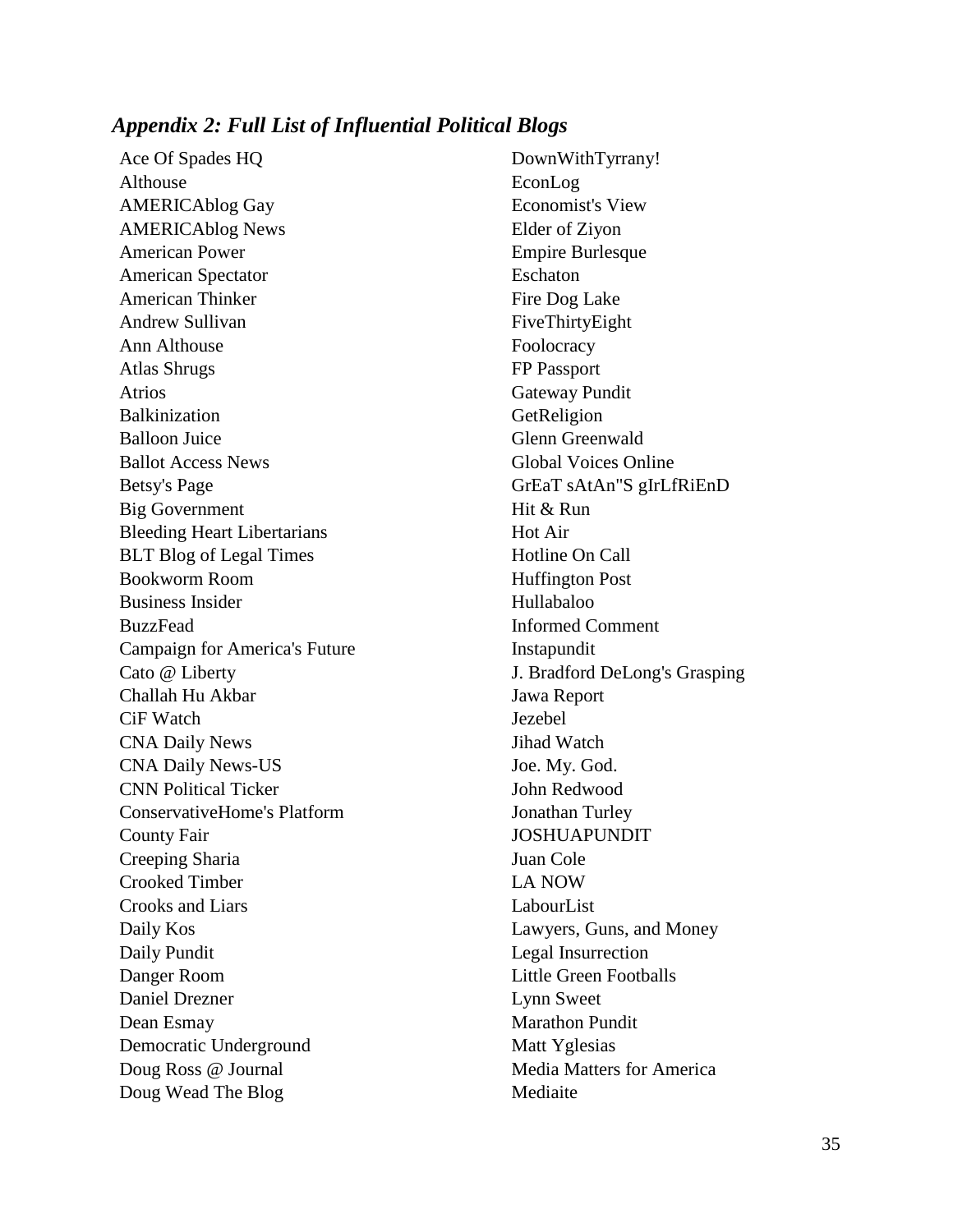Memeorandum Metro Weekly Michelle Malkin Moneybox Mother Talkers My DD naked capitalism NationalJournal Hotline On Call New Civil Rights Movement Newsbusters NewsOne Nice Deb No More Mister Nice Blog NYT The Caucus OpenMarket.org OpenSecrets Blog Our Future Outside The Beltway Pandagon Pat Dollard Patterico's Pontifications PinkNews.co.uk Pirate's Cove Policy Beta Blog PoliPundit Political Commentator PoliticalWire PoliticMo Politics, Power, and Preventative Action Powerline Blog Pressure Points Red State Rhymes with Right Riehl World View Right Wing News Right Wing Watch Rising Hegemon Say Anything Scared Monkeys SCOTUSblog Shadow Government Shark Tank Simply Jews

Stephen M. Walt Street Prophets Sultan Knish Taegan Goddard's Political Wire Talk Left Talking Points Memo Taylor Marsh Tbogg Techdirt The Agonist The American Prospect Articles The Baseline Scenario The Blaze The Cable The Classic Liberal The Colossus of Rhodey The Diplomat The Diplomat-China The Foundry The Incidental Economist The Inquisitr The Lid The Lonely Conservative The Long War Journal The Mental Recession The Moderate Voice The New Civil Rights Movement The Political and Financial Markets **Commentator** the sad red earth The Shark Tank The Volokh Conspiracy The YES! Weekly Blog thetorydiary Think Progress Threat Level Tom Tomorrow Towleroad News Townhall **TPMMuckraker** Truth on the Market TruthDig **TruthHugger**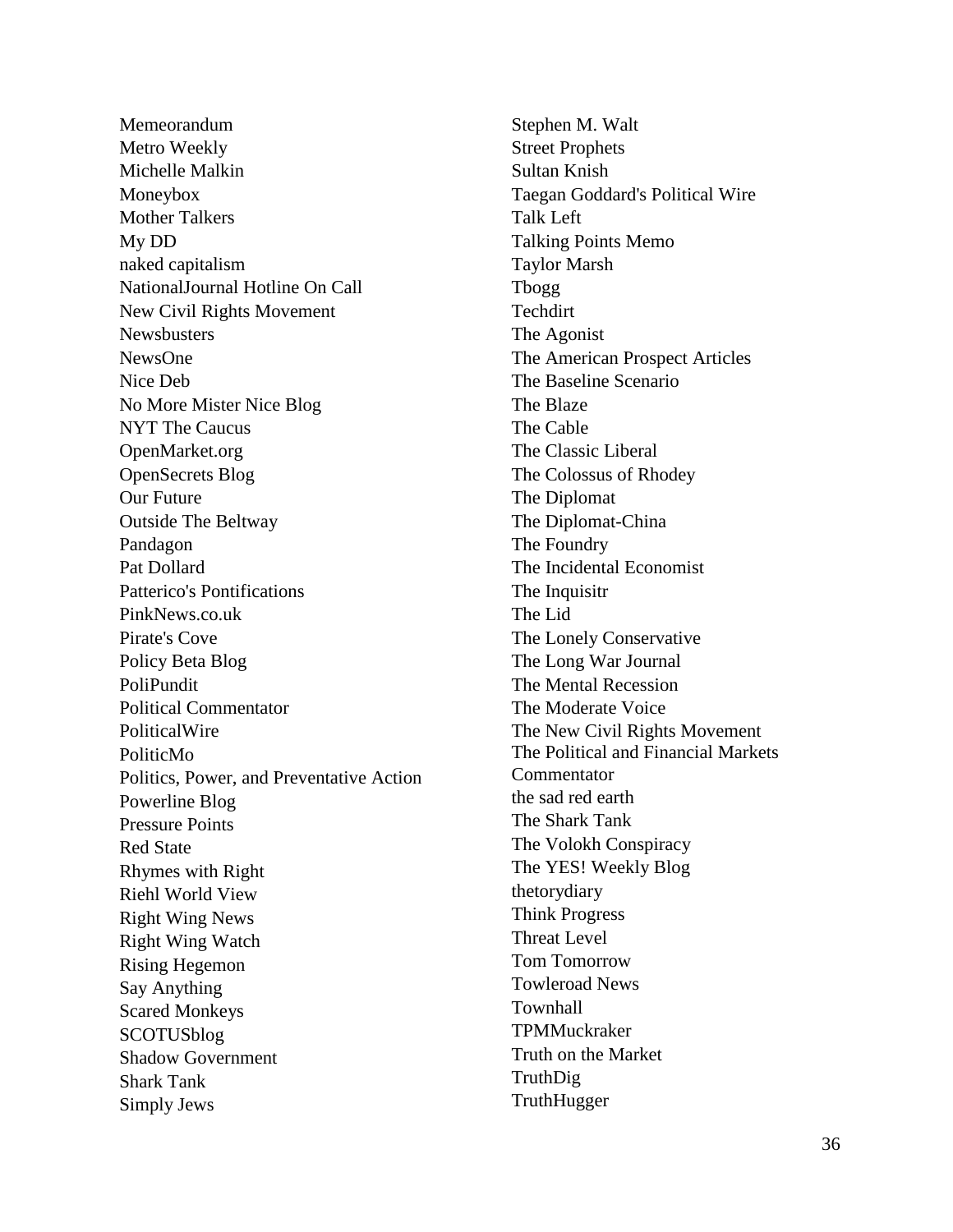Uppity Wisconsin Via Meadia Virginia Right Volokh Conspiracy Washington Monthly Western Journalism ZeroHedge

White House Dossier White House.gov Blog Winds of Change Wizbang Blog Wonkette YID With LID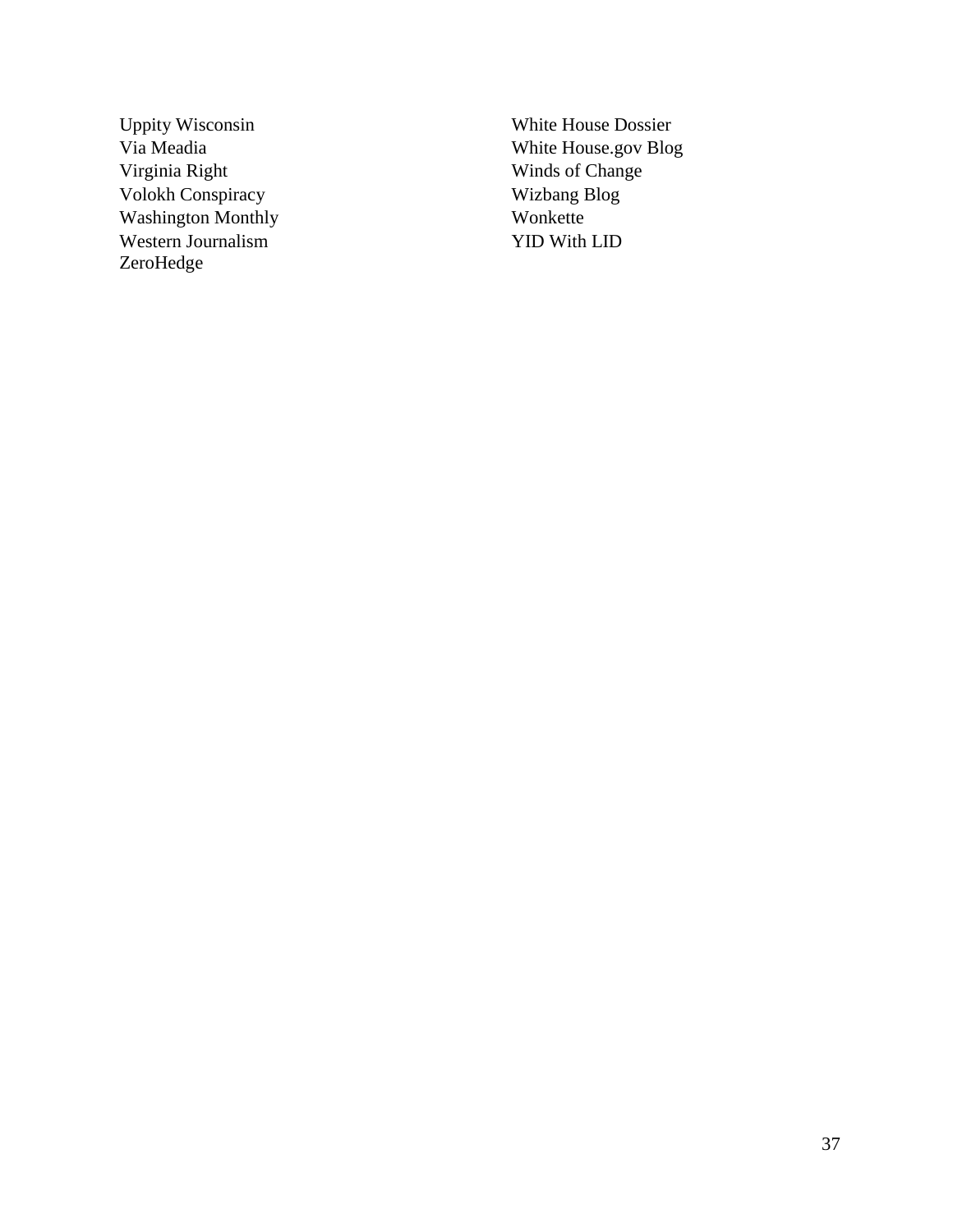| Code           | <b>Topic</b>                                       |
|----------------|----------------------------------------------------|
| $\mathbf{1}$   | Macroeconomics                                     |
| $\overline{2}$ | Civil Rights, Minority Issues, and Civil Liberties |
| 3              | Health                                             |
| $\overline{4}$ | Agriculture                                        |
| 5              | Labor, Employment, and Immigration                 |
| 6              | Education                                          |
| 7              | Environment                                        |
| 8              | Energy                                             |
| 10             | Transportation                                     |
| 12             | Law, Crime, and Family Issues                      |
| 13             | <b>Social Welfare</b>                              |
| 14             | <b>Community Development and Housing Issues</b>    |
| 15             | Banking, Finance, and Domestic Commerce            |
| 16             | Defense                                            |
| 17             | Space, Science, Technology and Communications      |
| 18             | Foreign Trade                                      |
| 19             | International Affairs and Foreign Aid              |
| 20             | <b>Government Operations</b>                       |
| 21             | <b>Public Lands and Water Management</b>           |
| 24             | <b>State and Local Government Administration</b>   |
| 26             | <b>Weather and Natural Disasters</b>               |
| 27             | Fires                                              |
| 28             | Arts and Entertainment                             |
| 29             | Sports and Recreation                              |
| 30             | <b>Death Notices</b>                               |
| 31             | Churches and Religion                              |
| 99             | Other, Miscellaneous and Human Interest            |

*Appendix 3: Two-digit Policy Agendas Topic Codes*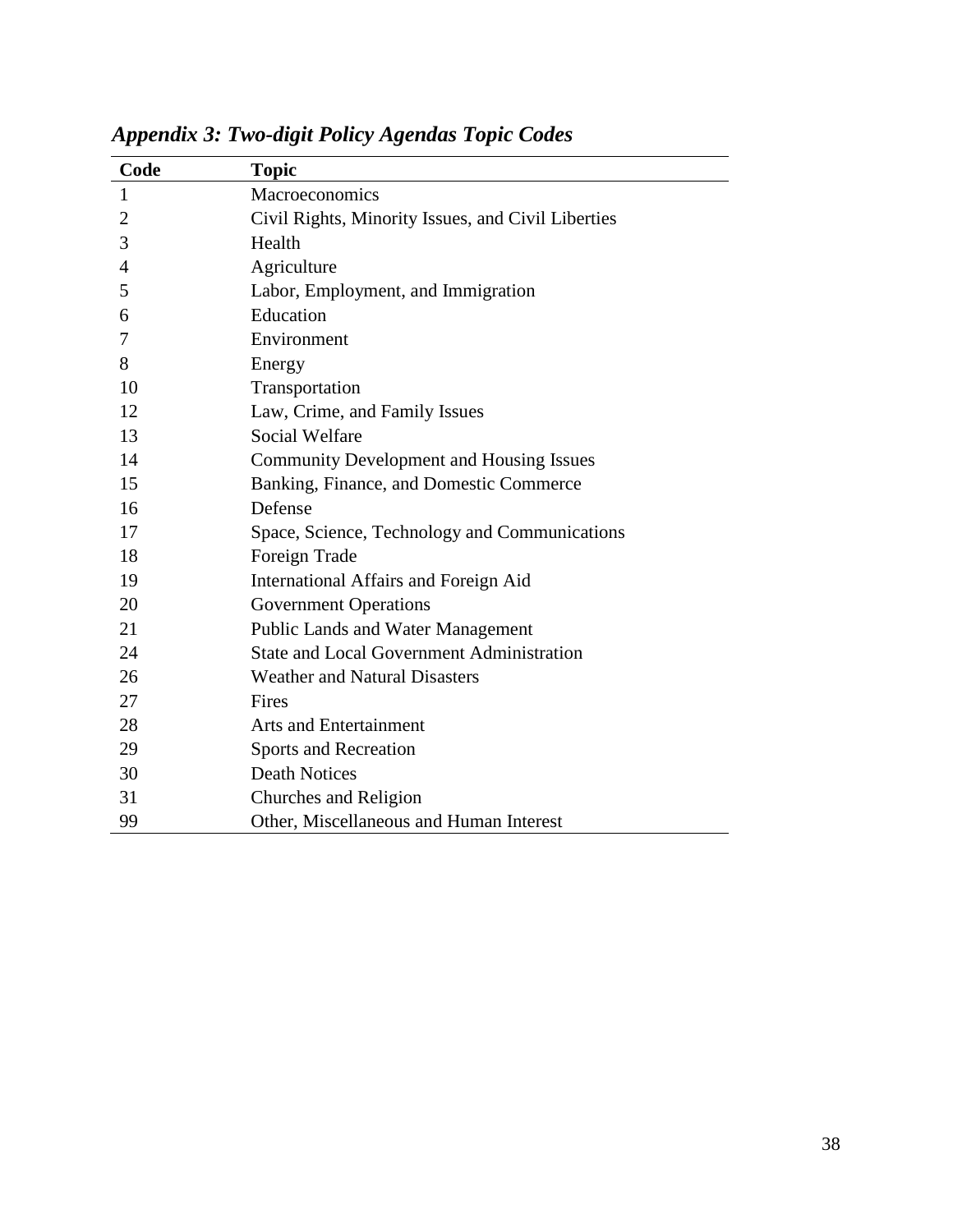## *Appendix 4: Full List of Influential News Accounts on Twitter from Romero et al. (2011)*

@mashable @cnnbrk @big\_picture @theonion @time @breakingnews @bbcbreaking @espn @harvardbiz @gizmodo @techcrunch @wired @wsj @smashingmag @pitchforkmedia @rollingstone @whitehouse @cnn @tweetmeme @peoplemag @natgeosociety @nytimes @lifehacker @foxnews @waitwait @newsweek @huffingtonpost @newscientist @mental\_floss @theeconomist @emarketer @engadget @cracked @slate @bbcclick @fastcompany @reuters @incmagazine @eonline @rww @gdgt @instyle

@mckquarterly @enews @nprnews @usatoday @mtv @freakonomics @boingboing @billboarddotcom @empiremagazine @todayshow @good @gawker @msnbc\_breaking @cbsnews @guardiantech @usweekly @life @sciam @pastemagazine @drudge\_report @parisreview @latimes @telegraphnews @abc7 @arstechnica @cnnmoney @nprpolitics @nytimesphoto @nybooks @nielsenwire @io9 @sciencechannel @usabreakingnews @vanityfairmag @cw\_network @bbcworld @abc @themoment @socialmedia2day @slashdot @washingtonpost @tpmmedia

@msnbc @wnycradiolab @cnnlive @davos @planetmoney @cnetnews @politico @tvnewser @guardiannews @yahoonews @seedmag @tvguide @travlandleisure @newyorkpost @discovermag @sciencenewsorg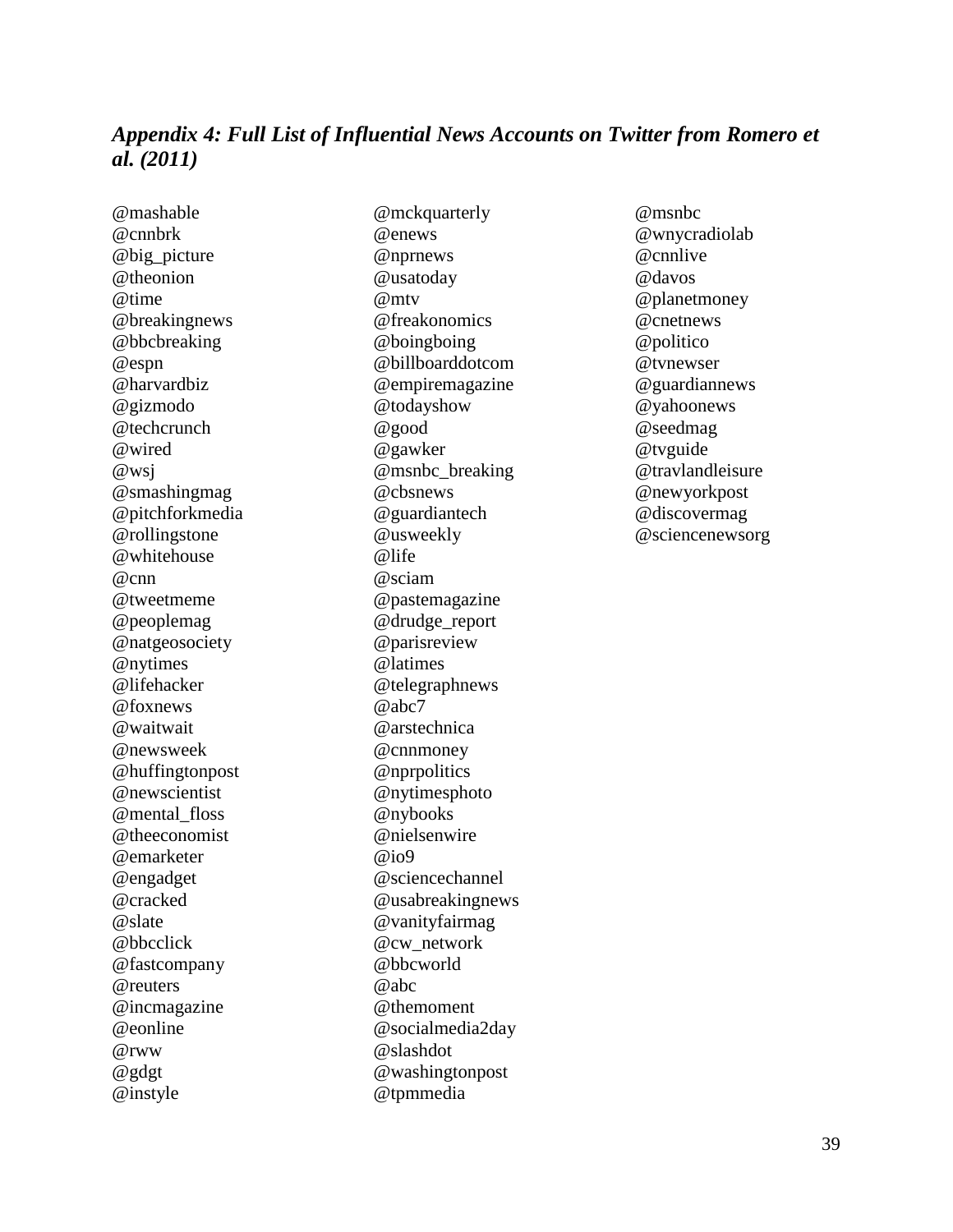| <b>Blog</b>                       | Total               | HHI  | $N_HHI$ | Entropy | <b>Total Policy</b> | Entropy-    | Percent  | Weekly              | Kurtosis | L-Kurtosis |
|-----------------------------------|---------------------|------|---------|---------|---------------------|-------------|----------|---------------------|----------|------------|
|                                   | <b>Observations</b> |      |         |         | Observations        | Policy Only | Policy   | <b>Observations</b> |          |            |
|                                   |                     |      |         |         |                     |             | Coverage |                     |          |            |
| American Thinker                  | 240                 | 0.16 | 0.13    | 0.73    | $\overline{221}$    | 0.73        | 92.08%   | $\overline{28}$     | 12.38    | 0.26       |
| <b>Andrew Sullivan</b>            | 614                 | 0.14 | 0.10    | 0.74    | 310                 | 0.76        | 50.49%   | $100\,$             | 8.66     | 0.31       |
| Ann Althouse                      | 795                 | 0.12 | 0.09    | 0.76    | 515                 | 0.76        | 64.78%   | 111                 | 10.07    | 0.24       |
| <b>Atlas Shrugs</b>               | 798                 | 0.25 | 0.22    | 0.59    | 583                 | 0.47        | 73.06%   | 86                  | 27.41    | 0.35       |
| <b>Blog of Legal Times</b>        | 765                 | 0.18 | 0.15    | 0.64    | 687                 | 0.63        | 89.80%   | 71                  | 7.69     | 0.25       |
| Daily Kos                         | 564                 | 0.31 | 0.28    | 0.56    | 493                 | 0.53        | 87.41%   | 80                  | 21.09    | 0.43       |
| Digby/Hullabaloo                  | 649                 | 0.17 | 0.13    | 0.68    | 532                 | 0.64        | 81.97%   | 21                  | 4.92     | 0.24       |
| Drezner                           | 416                 | 0.23 | 0.20    | 0.56    | 352                 | 0.50        | 84.62%   | 33                  | 11.20    | 0.40       |
| Elder of Ziyon                    | 790                 | 0.67 | 0.66    | 0.23    | 654                 | 0.05        | 82.78%   | 15                  | 6.46     | 0.34       |
| FiveThirtyEight                   | 250                 | 0.43 | 0.41    | 0.39    | 226                 | 0.36        | 90.40%   | 77                  | 12.83    | 0.26       |
| Hot Air                           | 572                 | 0.21 | 0.18    | 0.66    | 477                 | 0.66        | 83.39%   | 76                  | 9.20     | 0.24       |
| <b>Informed Comment</b>           | 357                 | 0.27 | 0.24    | 0.59    | 312                 | 0.55        | 87.39%   | 41                  | 4.37     | 0.13       |
| Lawyers, Guns, and                | 625                 | 0.11 | 0.07    | 0.80    | 391                 | 0.82        | 62.56%   | 114                 | 55.44    | 0.51       |
| Money                             |                     |      |         |         |                     |             |          |                     |          |            |
| Long War Journal                  | 765                 | 0.49 | 0.47    | 0.24    | 758                 | 0.24        | 99.08%   | 28                  | 3.16     | 0.15       |
| <b>Mental Recession</b>           | 524                 | 0.12 | 0.09    | 0.71    | 456                 | 0.70        | 87.02%   | 35                  | 9.14     | 0.31       |
| Michelle Malkin                   | 752                 | 0.18 | 0.14    | 0.71    | 666                 | 0.71        | 88.56%   | 65                  | 4.35     | 0.17       |
| New Civil Rights                  | 715                 | 0.21 | 0.18    | 0.64    | 579                 | 0.55        | 80.98%   | 66                  | 5.09     | 0.18       |
| Movement                          |                     |      |         |         |                     |             |          |                     |          |            |
| <b>Newsbusters</b>                | 795                 | 0.14 | 0.11    | 0.74    | 646                 | 0.70        | 81.26%   | 117                 | 6.12     | 0.25       |
| <b>Patterico's Pontifications</b> | 330                 | 0.20 | 0.17    | 0.63    | 285                 | 0.59        | 86.36%   | 40                  | 4.57     | 0.23       |
| Redstate                          | 624                 | 0.17 | 0.14    | 0.70    | 494                 | 0.72        | 79.17%   | 92                  | 16.95    | 0.41       |
| Sultan Knish                      | 343                 | 0.15 | 0.12    | 0.68    | 265                 | 0.62        | 77.26%   | 28                  | 5.37     | 0.26       |
| <b>Talking Points Memo</b>        | 520                 | 0.19 | 0.16    | 0.61    | 485                 | 0.60        | 93.27%   | 54                  | 8.23     | 0.20       |
| The Cable                         | 416                 | 0.48 | 0.46    | 0.35    | 405                 | 0.34        | 97.36%   | 25                  | 4.16     | 0.21       |
| The Lonely Conservative           | 495                 | 0.15 | 0.12    | 0.73    | 459                 | 0.76        | 92.73%   | 77                  | 5.41     | 0.21       |
| The Tory Diary                    | 420                 | 0.94 | 0.94    | 0.05    | 408                 | 0.00        | 97.14%   | 14                  | 6.56     | 0.30       |
| TruthDig                          | 781                 | 0.11 | 0.07    | 0.77    | 622                 | 0.78        | 79.64%   | 121                 | 28.68    | 0.33       |
| <b>Uppity Wisconsin</b>           | 402                 | 0.65 | 0.63    | 0.28    | 396                 | 0.28        | 98.51%   | 20                  | 16.82    | 0.70       |
| Virginia Right                    | 324                 | 0.11 | 0.07    | 0.75    | 268                 | 0.72        | 82.72%   | $22\,$              | 3.77     | 0.19       |
| Yid With the Lid                  | 215                 | 0.14 | 0.11    | 0.68    | 181                 | 0.65        | 84.19%   | 34                  | 4.57     | 0.16       |
| Combined                          | 15,856              | 0.11 | 0.08    | 0.77    | 13,126              | 0.75        | 82.78%   | 303                 | 44.14    | 0.36       |
| Mean                              | 547                 | 0.26 | 0.24    | 0.59    | 453                 | 0.57        | 84.00%   | 58.31               | 11.19    | 0.28       |
| Median                            | 564                 | 0.18 | 0.15    | 0.66    | 459                 | 0.63        | 84.62%   | 54                  | 7.69     | 0.25       |
| Min                               | 215                 | 0.11 | 0.07    | 0.05    | 181                 | 0.00        | 50.49%   | 14                  | 3.16     | 0.13       |
| Max                               | 798                 | 0.94 | 0.94    | 0.80    | 758                 | 0.82        | 99.08%   | 121                 | 55.44    | 0.70       |

## *Appendix 5: Detailed Blog Information*